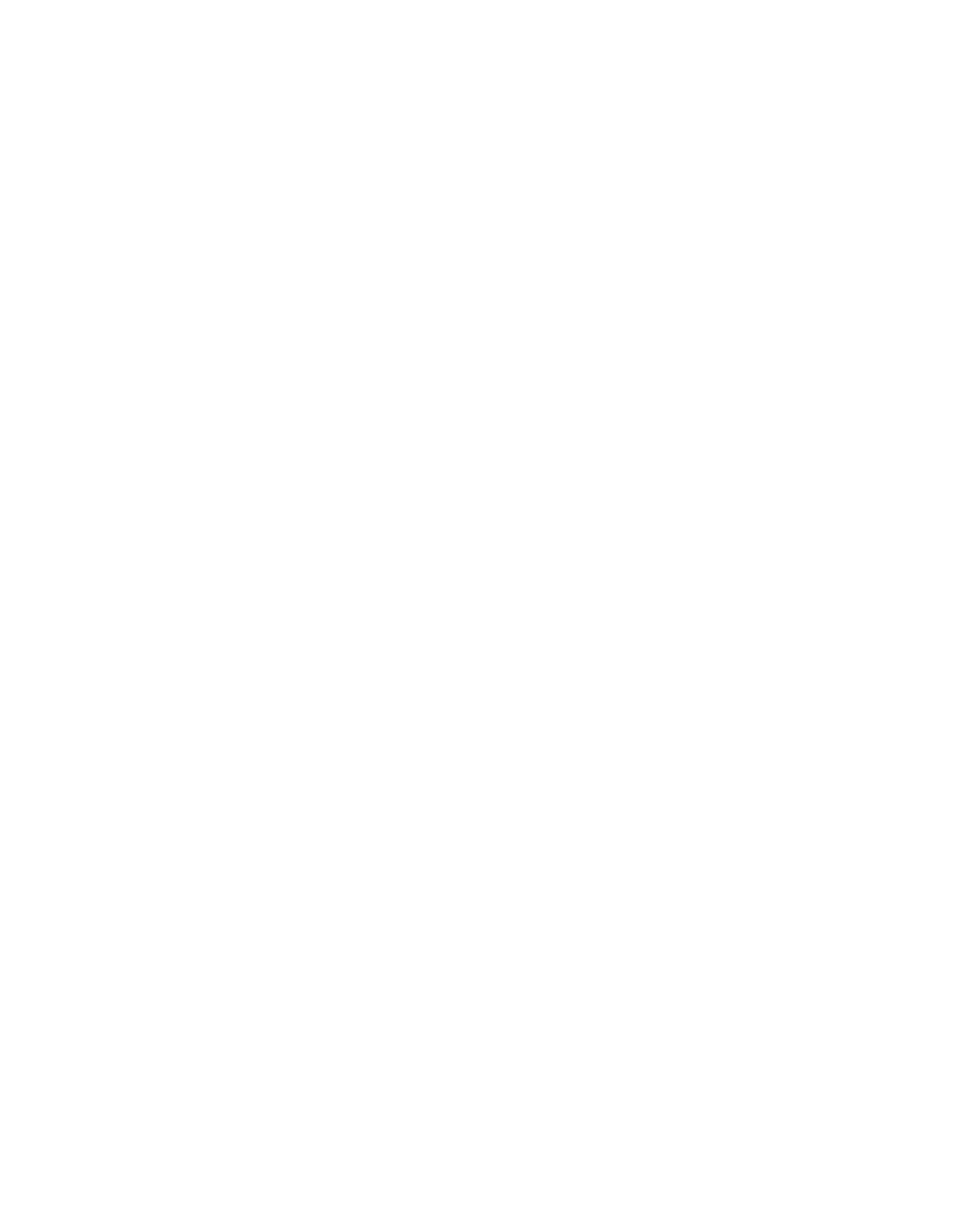# Piecewise polynomials, Minkowski weights, and localization on toric varieties

Eric Katz and Sam Payne

We use localization to describe the restriction map from equivariant Chow cohomology to ordinary Chow cohomology for complete toric varieties in terms of piecewise polynomial functions and Minkowski weights. We compute examples showing that this map is not surjective in general, and that its kernel is not always generated in degree one. We prove a localization formula for mixed volumes of lattice polytopes and, more generally, a Bott residue formula for toric vector bundles.

## 1. Introduction

Let  $\Delta$  be a complete fan in  $N_{\mathbb{R}}$ , where *N* is a lattice of rank *n*, and let  $X = X(\Delta)$ be the corresponding complete *n*-dimensional toric variety. See [Fulton 1993] for standard notation and general background on toric varieties. The equivariant operational Chow cohomology ring with integer coefficients  $A^*$  $T^*(X)$  is naturally isomorphic to the ring of integral piecewise polynomial functions on  $\Delta$  [Payne 2006a], and there is a canonical map to ordinary Chow cohomology with integer coefficients

$$
\iota^* : A_T^*(X) \to A^*(X)
$$

induced by inclusions of *X* in the finite dimensional approximations of the Borel mixed space [Edidin and Graham 1998a]. Now  $A^*(X)$  is naturally isomorphic to the ring of Minkowski weights on  $\Delta$  [Fulton and Sturmfels 1997], and  $\iota^*$  has a natural interpretation in terms of localization and equivariant multiplicities, as follows.

Let  $M = \text{Hom}(N, \mathbb{Z})$ , which is naturally identified with the character lattice of *T*, and let Sym<sup> $\pm$ </sup>(*M*) be the *Z*-graded ring obtained by inverting all of the homogeneous elements in the ring Sym<sup>∗</sup> (*M*) of polynomials with integer coefficients. We refer to elements of  $Sym^{\pm}(M)$  as rational functions, and elements of

*MSC2000:* primary 14M25; secondary 14C17, 52B20.

*Keywords:* toric variety, localization, tropical geometry, piecewise polynomial, Minkowski weight. Payne was supported by the Clay Mathematics Institute. Part of this research was done during his visit to the Institut Mittag-Leffler (Djursholm, Sweden).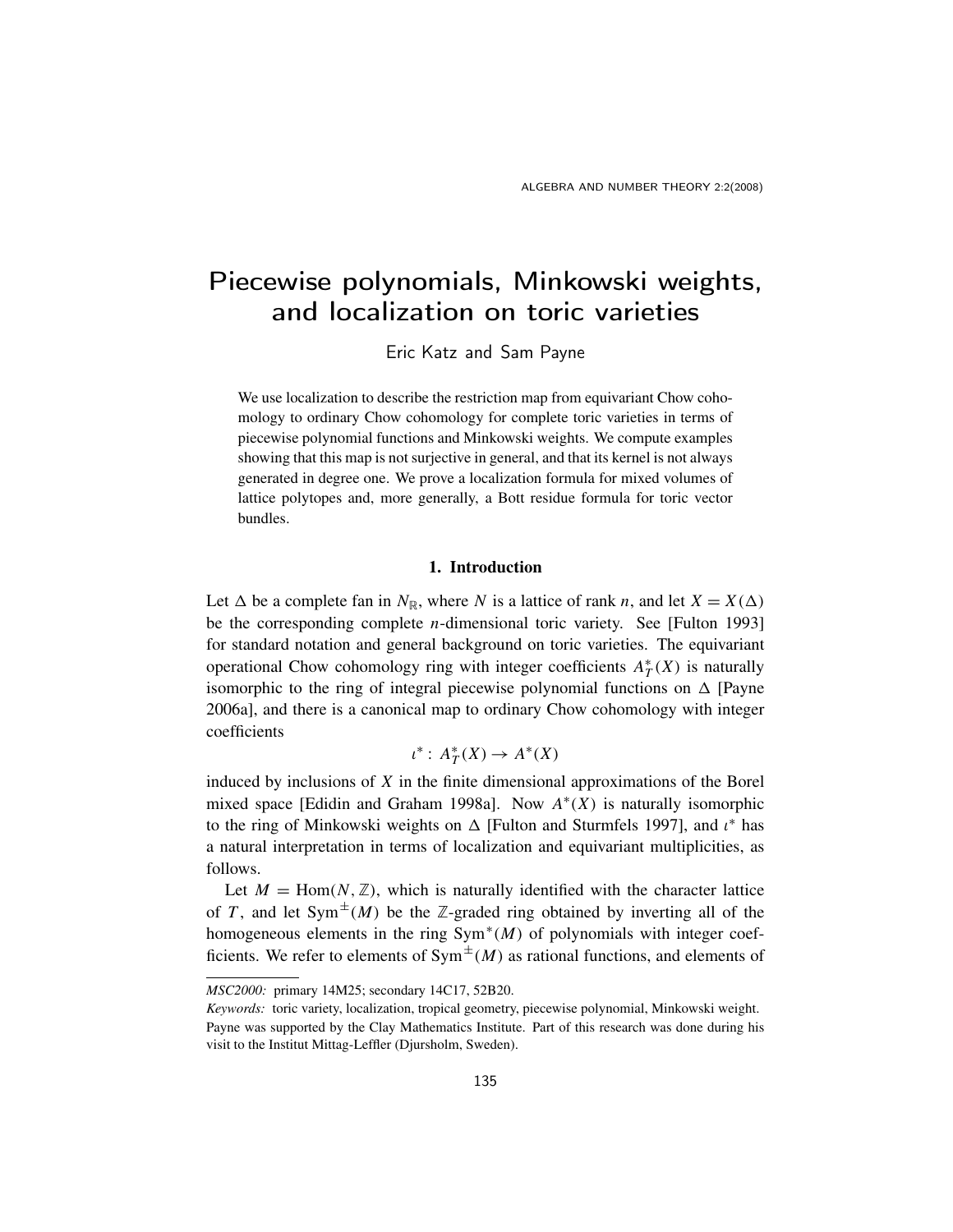the subring Sym<sup>\*</sup>(*M*) as polynomials. Each maximal cone  $\sigma \in \Delta$  corresponds to a nondegenerate torus fixed point  $x_{\sigma} \in X$ , which has an "equivariant multiplicity"  $e_{x_{\sigma}}[X] \in Sym^{\pm}(M)$ , which is a homogeneous rational function of degree −*n*. Since every rational polyhedral cone admits a unimodular subdivision, these equivariant multiplicities are determined by the following two properties.

(1) If  $\sigma_1, \ldots, \sigma_r$  are the maximal cones of a rational polyhedral subdivision of a cone  $\sigma$ , then

$$
e_{x_{\sigma}}[X] = e_{x_{\sigma_1}}[X] + \cdots + e_{x_{\sigma_r}}[X].
$$

(2) If  $\sigma$  is a unimodular cone, spanned by a basis  $e_1, \ldots, e_n$  for *N*, then

$$
e_{x_{\sigma}}[X] = \frac{1}{e_1^* \cdots e_n^*}.
$$

The fact that the sum of rational functions determined by (1) and (2) is independent of the choice of unimodular subdivision is not obvious from elementary considerations, though it follows directly from the theory of localization at torus fixed points in algebraic geometry [Edidin and Graham 1998b] and the theory of equivariant multiplicities developed by Rossmann [1989] and Brion [1997, Theorem 4.2 and Proposition 4.3, in particular]. Here we give a combinatorial proof of this independence; the techniques of this proof may be of independent interest. We view the multigraded Hilbert function Hilb( $\sigma$ ) of the affine toric variety  $U_{\sigma}$ , given by

$$
\mathrm{Hilb}(\sigma) = \sum_{u \in (\sigma^* \cap M)} x^u,
$$

as a rational function on the dense torus  $T \subset X$ . We define  $e_{\sigma}$  to be  $(-1)^n$  times the quotient of the leading forms when  $Hilb(\sigma)$  is written as a quotient of two polynomials in local coordinates at the identity  $1<sub>T</sub>$ . We then show that  $e<sub>\sigma</sub>$  satisfies properties analogous to (1) and (2) and therefore is equal to  $e_{x_{\sigma}}[X]$ . See Section 2 for details. Our approach is inspired by the presentation of multidegrees of multigraded modules over polynomial rings in [Knutson and Miller 2005, Sections 1.2 and 1.7] and [Miller and Sturmfels 2005, Chapter 8].

Recall that the ring of integral piecewise polynomial functions  $PP^*(\Delta)$  is the ring of continuous functions  $f : |\Delta| \to \mathbb{R}$  such that the restriction  $f_{\sigma}$  of f to each maximal cone  $\sigma \in \Delta$  is a polynomial in Sym<sup>\*</sup>(*M*).

**Proposition 1.1.** Let  $\Delta$  be a complete n-dimensional fan, and let  $f \in PP^k(\Delta)$  be *a piecewise polynomial function. Then*

$$
\sum_{\sigma} e_{\sigma} f_{\sigma}
$$

*is a homogeneous polynomial in* Sym<sup>∗</sup> (*M*) *of degree k* − *n.*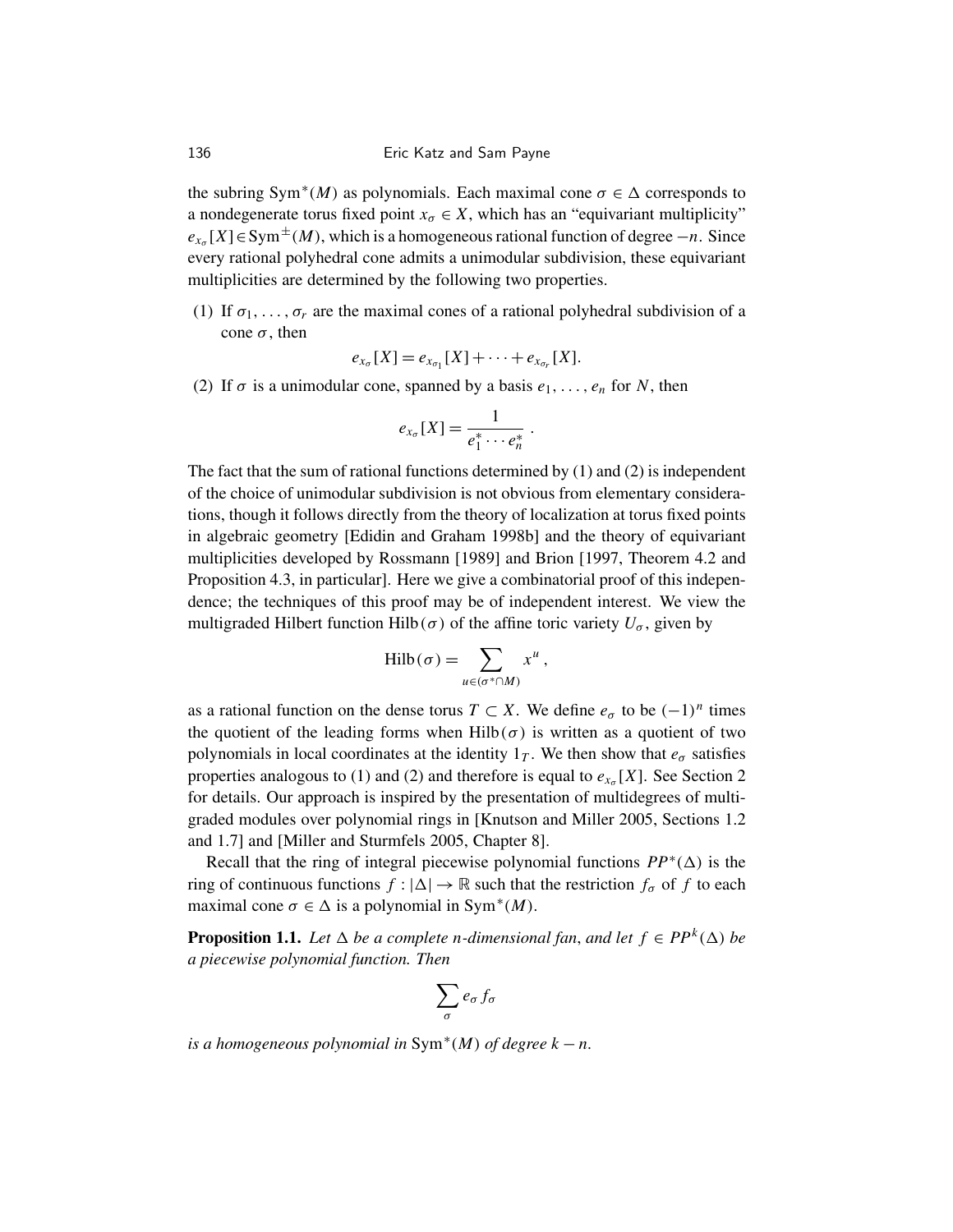In particular, if the degree of *f* is less than *n* then  $\sum e_{\sigma} f_{\sigma}$  vanishes. If deg  $f = n$ , then  $\sum e_{\sigma} f_{\sigma} = d$  is an integer, which may be identified with the codimension *n* Minkowski weight  $c(0) = d$  on  $\Delta$ .

Minkowski weights of codimension less than *n* may be constructed similarly from piecewise polynomials using equivariant multiplicities, as follows. For any cone  $\tau \in \Delta$ , let  $\Delta_{\tau}$  be the fan in  $(N/(N \cap \text{span } \tau))_{\mathbb{R}}$  whose cones are the projections of the cones in  $\Delta$  that contain  $\tau$ . If  $\sigma$  is a maximal such cone, we define  $e_{\sigma,\tau}$  to be  $e_{\bar{\sigma}}$ , where  $\bar{\sigma}$  is the image of  $\sigma$  in  $\Delta_{\tau}$ . So  $e_{\sigma,\tau}$  is a homogeneous rational function of degree (dim  $\tau - n$ ) in the graded subring Sym<sup> $\pm$ </sup>( $\tau^{\perp} \cap M$ ) of Sym<sup> $\pm$ </sup>(*M*).

**Proposition 1.2.** Let  $\Delta$  be a complete fan, and let  $f \in PP^k(\Delta)$  be a piecewise *polynomial function. Then, for any*  $\tau \in \Delta$ ,

$$
c(\tau) = \sum_{\sigma \succeq \tau} e_{\sigma,\tau} f_{\sigma}
$$

*is a homogeneous polynomial in*  $Sym^*(M)$  *of degree*  $k + dim \tau - n$ .

If  $k \leq n$  then  $c(\tau)$  is an integer for every codimension k cone in  $\Delta$ , and these integers are a Minkowski weight of codimension *k*. Propositions 1.1 and 1.2 are proved in Section 3 using elementary properties of generating functions for lattice points in polyhedral cones.

**Remark 1.3.** Proposition 1.1 is the special case of Proposition 1.2 where  $\tau = 0$ . The essential content of Propositions 1.1 and 1.2 is that the denominator of the sum must divide the numerator. In some special cases, this divisibility may be seen as a consequence of Brion's Formula, and its generalizations, in the theory of generating functions for lattice points in polyhedra. See Section 5 below. Other special cases of these cancellations appeared earlier in [Brion 1996]; in particular, Brion showed that  $\sum e_{\sigma,\tau} f_{\sigma}$  is in Sym<sup>\*</sup>( $M_{\mathbb{Q}}$ ) when  $\Delta$  is simplicial.

**Theorem 1.4.** *The natural map*  $\iota^*$  :  $A_T^k(X) \to A^k(X)$  *takes the equivariant Chow cohomology class corresponding to a piecewise polynomial function f to the ordinary Chow cohomology class corresponding to the Minkowski weight c given by*

$$
c(\tau) = \sum_{\sigma \succeq \tau} e_{\sigma,\tau} f_{\sigma},
$$

*for all codimension k cones*  $\tau \in \Delta$ *.* 

We prove Theorem 1.4 in Section 3 by interpreting Propositions 1.1 and 1.2 in terms of general localization formulas in equivariant Chow cohomology [Edidin and Graham 1998b].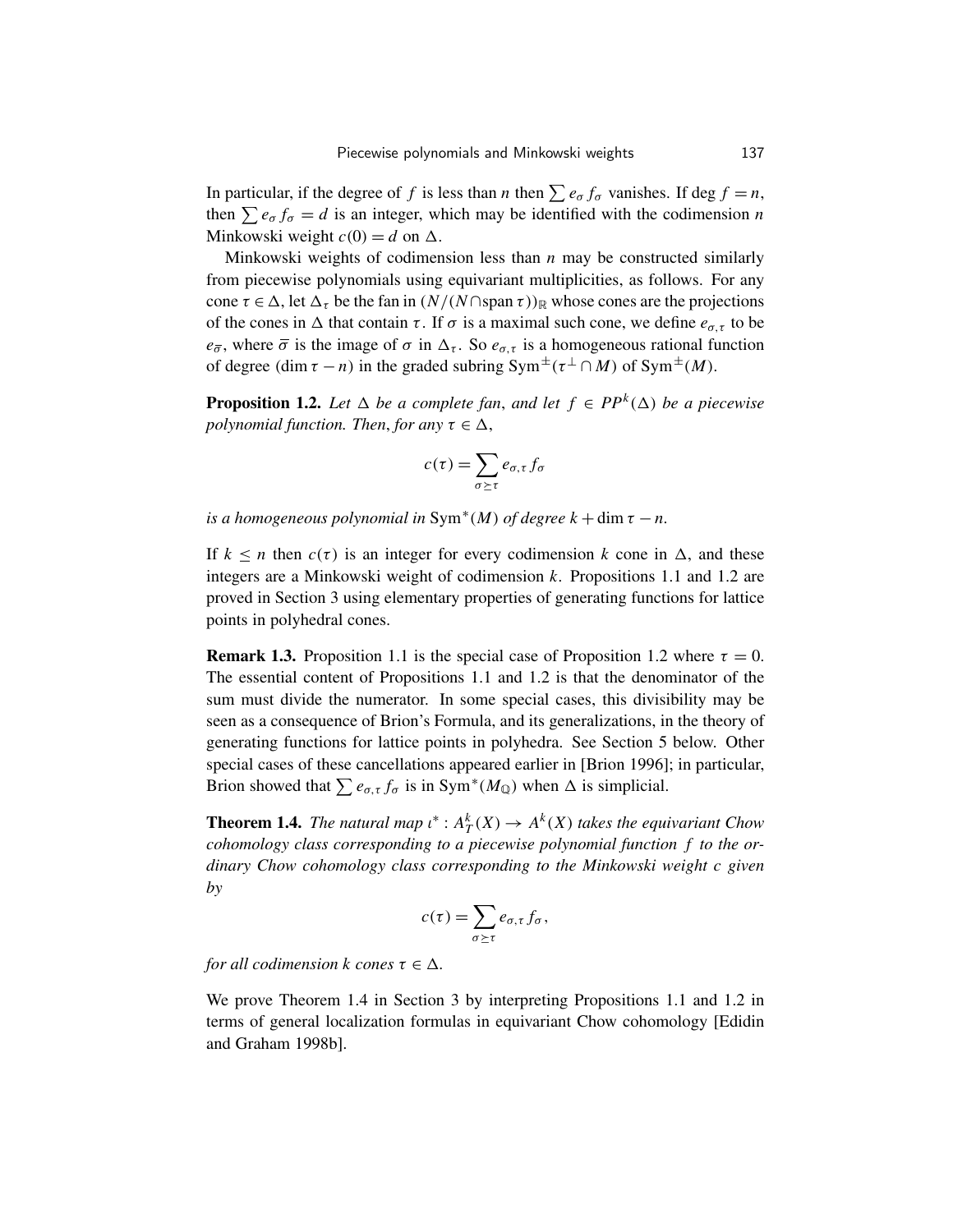We apply Theorem 1.4 to study the map  $\iota^*$ :  $A_7^*$  $T^*(X) \to A^*(X)$ . Recall that if *X* is smooth then capping with the fundamental class of *X* gives isomorphisms

$$
A^*(X) \cong A_{n-*}(X)
$$
 and  $A^*_T(X) \cong A^T_{n-*}(X)$ .

Furthermore, the globally linear functions  $u \in M$ , identified with the equivariant first Chern classes of the toric line bundles  $\mathbb{O}(\text{div }\chi^u)$ , act on  $A_*^T(X)$  as homogeneous operators of degree −1, and there is a natural isomorphism to ordinary Chow homology [Brion 1997, Section 2.3],

$$
A_*^T(X)/MA_*^T(X) \cong A_*(X).
$$

It follows that if *X* is a smooth toric variety then  $\iota^*$  is surjective and its kernel is generated by *M* in degree one. Similar arguments show that if *X* is simplicial, then  $\iota^*$  becomes surjective after tensoring with  $\mathbb{Q}$ , with kernel generated by  $M_{\mathbb{Q}}$  in degree one.

**Theorem 1.5.** *There exist projective toric surfaces X such that*  $\iota^*$  :  $A_T^2(X) \to$ *A* 2 (*X*) *is not surjective.*

In particular, even when the natural map  $PP^*(\Delta)/(M) \to A^*(X)$  becomes an isomorphism after tensoring with  $\mathbb Q$ , it need not be an isomorphism over  $\mathbb Z$ .

**Theorem 1.6.** *There exist projective toric threefolds X such that*  $\iota^*$  :  $A_7^*$  $_{T}^{*}(X)_{\mathbb{Q}} \rightarrow$  $A^*(X)_{\mathbb{Q}}$  *is not surjective and its kernel is not generated in degree one.* 

It follows that the natural map from piecewise polynomials modulo linear functions to Minkowski weights is neither injective nor surjective in general. We prove Theorems 1.5 and 1.6 in Section 4 by computing the maps  $A^*$  $T^*(X)$  → *A*<sup>\*</sup>(*X*) for several examples of singular toric varieties using Theorem 1.4.

**Remark 1.7.** Minkowski weights on  $\Delta$ , and classes in  $A^*(X)$ , correspond to tropical varieties supported on the cones of  $\Delta$ , and are of significant interest in tropical geometry [Katz 2007, Section 9; Mikhalkin 2006, p. 10]. The desire to use piecewise polynomials to produce interesting examples of Minkowski weights was one of the main motivations for this research. We hope and expect that the combinatorial localization techniques developed here will be useful in tropical geometry.

# 2. Combinatorics of equivariant multiplicities

Let *N* be a lattice of rank *n*, and let  $M = \text{Hom}(N, \mathbb{Z})$  be its dual lattice. Let  $\text{Poly}(N)$ denote the rational polytope algebra on  $N_{\mathbb{R}}$ , the subring of real-valued functions on  $N_{\mathbb{R}}$  generated by the characteristic functions of closed rational polyhedra. We write  $[Q] \in Poly(N)$  for the characteristic function of a closed polyhedron *Q*. Recall that Q has a polar dual  $Q^*$ , which is a closed polyhedron in  $M_{\mathbb{R}}$ , defined by

$$
Q^* = \{ u \in M_{\mathbb{R}} \mid \langle u, v \rangle \ge -1 \text{ for all } v \in Q \},
$$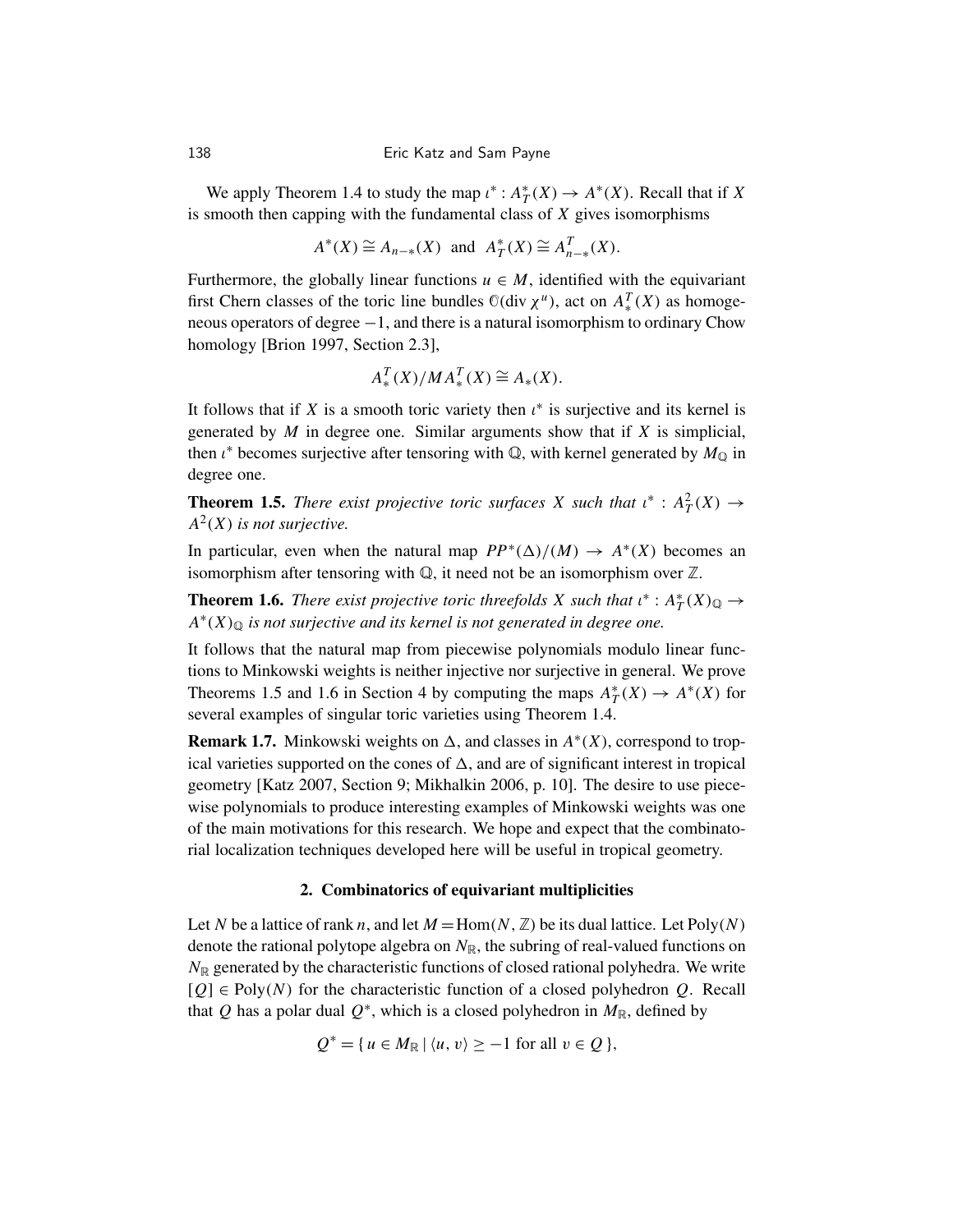and there is a linear map from  $Poly(N)$  to  $Poly(M)$  given by  $[Q] \mapsto [Q^*]$  [Lawrence 1988]. Furthermore, there is a linear map

$$
\nu: Poly(M)\to \mathbb{Q}(M),
$$

to the quotient field  $\mathbb{Q}(M)$  of the multivariate Laurent polynomial ring  $\mathbb{Z}[M]$ , that takes the class of a closed, pointed polyhedron  $P$  to the generating function  $\sum_{u \in (P \cap M)} x^u$ , expressed as a rational function, and takes the class of a polyhedron containing a line to 0 [Barvinok 2002, Theorem VIII.3.3]. In particular, for any closed polyhedral cone  $\sigma$  in  $N_{\mathbb{R}}$ ,  $v(\sigma^*) = \text{Hilb}(\sigma)$ , where

$$
\mathrm{Hilb}(\sigma) = \sum_{u \in (\sigma^* \cap M)} x^u
$$

is the multigraded Hilbert series of the affine toric variety  $U_{\sigma}$ . Composing polar duality with the valuation  $\nu$  then gives a linear map

$$
v^* : \text{Poly}(N) \to \mathbb{Q}(M)
$$

that takes  $[σ]$  to Hilb( $σ$ ).

**Lemma 2.1.** If  $\sigma_1, \ldots, \sigma_r$  are the maximal cones in a rational polyhedral subdivi*sion of an n-dimensional cone* σ, *then*

$$
\mathrm{Hilb}(\sigma) = \mathrm{Hilb}(\sigma_1) + \cdots + \mathrm{Hilb}(\sigma_r).
$$

*Proof.* In the polytope algebra Poly(*N*),

 $[\sigma] = [\sigma_1] + \cdots + [\sigma_r] \pm$  classes of lower dimensional cones.

Since the duals of lower dimensional cones contain lines, these terms are all in the kernel of  $v^*$ . Therefore,  $v^*([\sigma]) = v^*([\sigma_1]) + \cdots + v^*([\sigma_r])$ , and the lemma follows.  $\Box$ 

The generating function Hilb( $\sigma$ ), being an element of  $\mathbb{Q}(M)$ , is naturally interpreted as a rational function on the torus  $T = \text{Spec } \mathbb{Q}[M]$ . Therefore, Hilb( $\sigma$ ) may be expanded as a quotient of two power series in local parameters at the identity  $1<sub>T</sub>$ . The principal part of this expansion, the quotient of the leading forms, which we denote by

$$
\mathrm{Hilb}(\sigma)_{\circ} \in \mathrm{Sym}^{\pm}(M_{\mathbb{Q}}),
$$

is a rational function on the tangent space of  $T$  at  $1_T$ , which cuts out the tangent cone of zeros of  $Hilb(\sigma)$  minus the tangent cone of its poles. See the Appendix for details on principal parts of rational functions.

**Definition 2.2.** If  $\sigma$  is an *n*-dimensional rational polyhedral cone in  $N_{\mathbb{R}}$  then

$$
e_{\sigma} = (-1)^n \cdot \text{Hilb}(\sigma)_{\circ}.
$$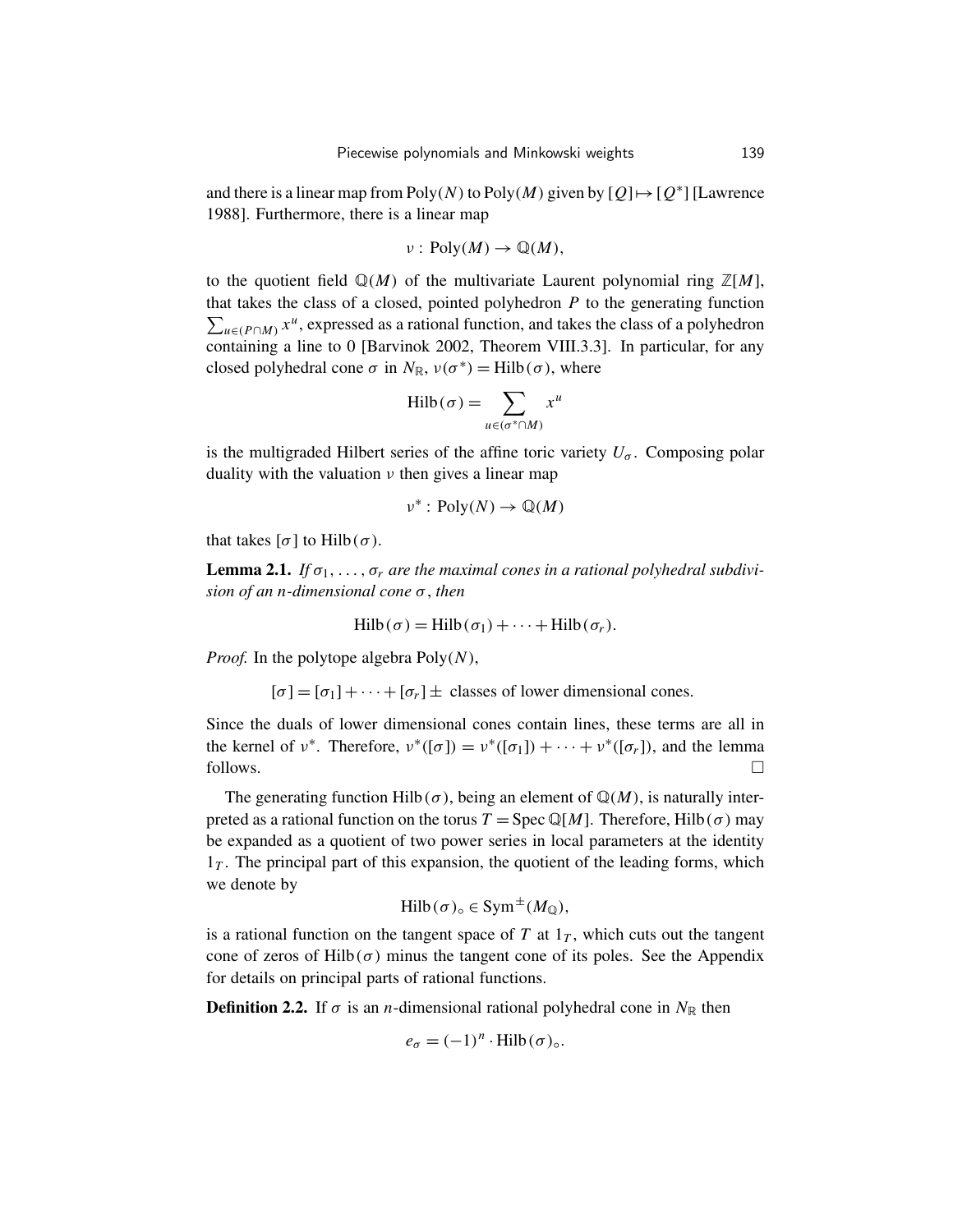**Lemma 2.3.** *If*  $\sigma$  *is an n-dimensional rational polyhedral cone in*  $N_{\mathbb{R}}$ *, then*  $e_{\sigma}$  *is homogeneous of degree* −*n.*

*Proof.* The lemma follows directly from closed formulas for polyhedral generating functions, such as those given in [Payne 2007], as follows. Suppose  $\Sigma$  is a unimodular subdivision of  $\sigma^*$ , and  $u_1, \ldots, u_s$  are the primitive generators of the rays of  $\Sigma$ . Then every lattice point in  $\sigma^*$  lies in the relative interior of a unique cone  $\tau \in \Sigma$ , and the generating function for those in the relative interior of  $\tau$  is  $\prod_{u_i \in \tau} x^{u_i} / (1 - x^{u_i})$ . Therefore,

$$
(1-x^{u_1})\cdots(1-x^{u_s})\cdot \text{Hilb}(\sigma)=\sum_{\tau\in\Sigma}\Bigl(\prod_{u_i\in\tau}x^{u_i}\prod_{u_j\notin\tau}(1-x^{u_j})\Bigr).
$$

If  $\tau_1, \ldots, \tau_r$  are the maximal cones of  $\Sigma$ , then taking leading forms at  $1_T$  on both sides gives

$$
u_1 \cdots u_s \cdot (-1)^n \cdot \operatorname{Hilb}(\sigma)_{\circ} = \sum_{i=1}^r \prod_{u_j \notin \tau_i} u_j,
$$

provided that the right hand side is nonvanishing. Since all of the  $u_j$  lie in  $\sigma^*$ , the right hand side is strictly positive on the interior of  $\sigma$ . In particular, it does not vanish, so the degree of Hilb( $\sigma$ )<sub>°</sub> is  $-n$ .

Lemma 2.3 can also be seen as a special case of more general results on multigraded Hilbert series of modules. See [Miller and Sturmfels 2005, Definition 8.45 and Claim 8.54].

**Lemma 2.4.** Let  $\sigma$  be a unimodular cone, spanned by a basis  $e_1, \ldots, e_n$  for N. *Then the principal part of*  $Hilb(\sigma)$  *at*  $1<sub>T</sub>$  *is* 

$$
\mathrm{Hilb}(\sigma)_{\circ} = \frac{(-1)^n}{e_1^* \cdots e_n^*},
$$

where  $e_1^*, \ldots, e_n^*$  is the dual basis for M.

*Proof.* The generating function  $Hilb(\sigma)$  is given by

$$
\mathrm{Hilb}(\sigma) = \frac{1}{(1 - x^{e_1^*}) \cdots (1 - x^{e_n^*})}.
$$

Now,  $(1-x^{e_i^*})$  is a local parameter at  $1_T$ , with principal part  $(1-x^{e_i^*})_{\circ} = -e_i^*$ *i* . Since principal parts are multiplicative, it follows that the principal part of  $1/(1 - x^{e_i^*})$  is  $-1/e_i^*$  $\overline{i}$ , and the lemma follows.

**Proposition 2.5.** Let  $\sigma$  be an *n*-dimensional rational polyhedral cone in  $N_{\mathbb{R}}$ .

(1) *If*  $\sigma_1, \ldots, \sigma_r$  *are the maximal cones in a rational polyhedral subdivision of*  $\sigma$ , *then*

$$
e_{\sigma}=e_{\sigma_1}+\cdots+e_{\sigma_r}.
$$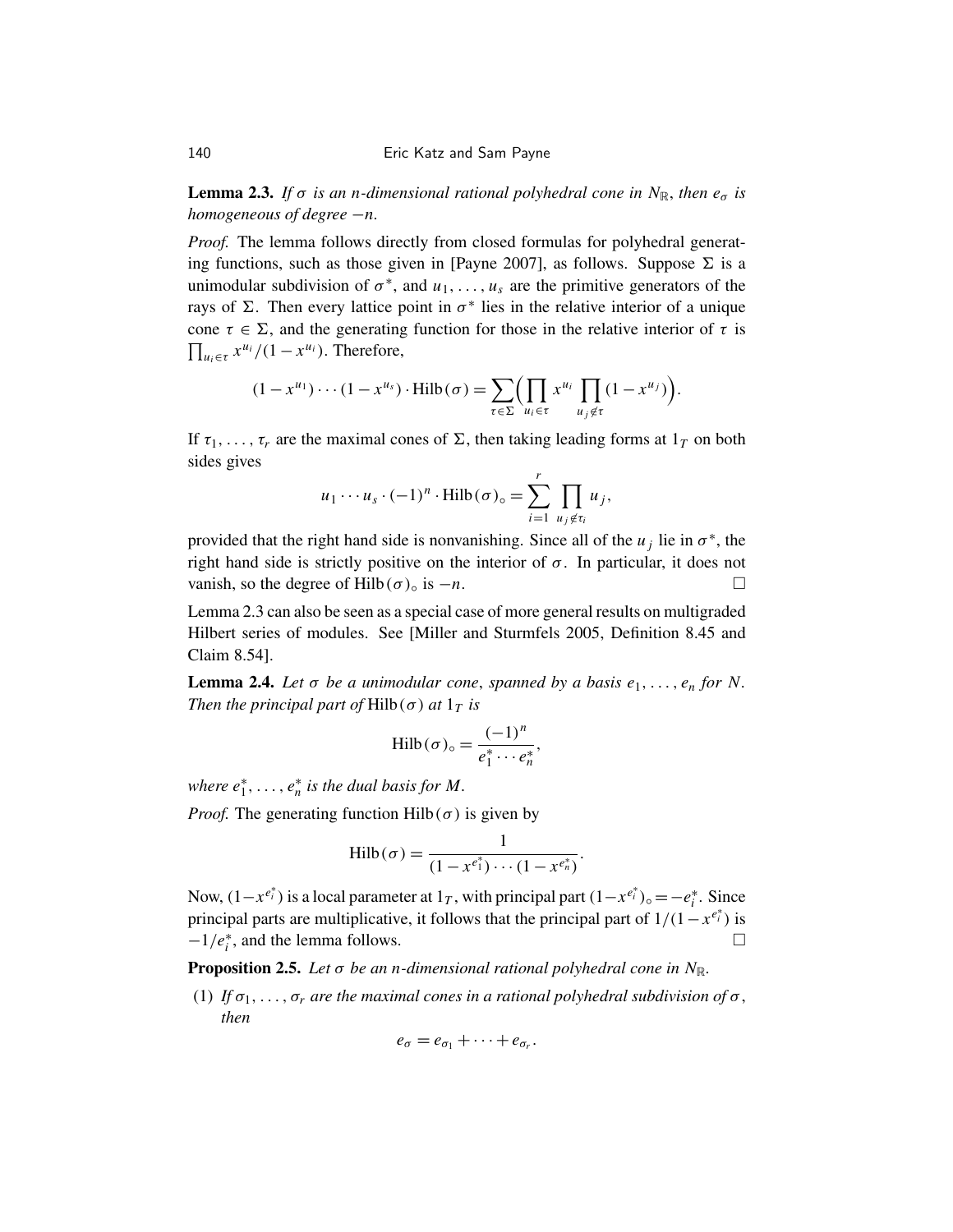(2) *If*  $\sigma$  *is unimodular, spanned by a basis*  $e_1, \ldots, e_n$  *for N, then* 

$$
e_{\sigma}=\frac{1}{e_1^*\cdots e_n^*}.
$$

In particular, the sum determined by (1) and (2) is independent of the choice of unimodular subdivision.

*Proof.* Part (1) follows from the additivity of Hilb( $\sigma$ <sup>i</sup>) (Lemma 2.1) and the fact that Hilb( $\sigma$ ) and the Hilb( $\sigma$ <sub>*i*</sub>) all have principal parts in degree  $-n$  (Lemma 2.3). See Proposition A.1, in the Appendix. Part (2) is an immediate consequence of Lemma 2.4.

Recall that for any cone  $\tau \in \Delta$ ,  $\Delta_{\tau}$  is the fan in  $(N/(N \cap \text{span } \tau))_{\mathbb{R}}$  whose cones are the projections of the cones in  $\Delta$  that contain  $\tau$ . If  $\sigma$  is a maximal cone containing  $\tau$ , we define  $e_{\sigma,\tau}$  to be  $e_{\bar{\sigma}}$ , where  $\bar{\sigma}$  is the image of  $\sigma$  in  $\Delta_{\tau}$ . So  $e_{\sigma,\tau}$ is a homogeneous rational function of degree  $(\dim \tau - n)$  in the graded subring Sym<sup> $\pm$ </sup>( $\tau^{\perp} \cap M$ ) of Sym<sup> $\pm$ </sup>(*M*). We write *V*( $\tau$ ) for the *T*-invariant subvariety of *X* corresponding to  $\tau$ .

**Corollary 2.6.** *If*  $\sigma$  *is an n-dimensional rational polyhedral cone in*  $N_{\mathbb{R}}$  *and*  $\tau$  *is a face of* σ, *then*

$$
e_{\sigma} = e_{x_{\sigma}}[X]
$$
 and  $e_{\sigma,\tau} = e_{x_{\sigma}}[V(\tau)].$ 

**Lemma 2.7.** *If*  $\sigma$  *is a unimodular cone spanned by a basis e<sub>1</sub>, ..., <i>e<sub>n</sub>* for N and  $\tau \preceq \sigma$  *then* 

$$
e_{\sigma,\tau} = \prod_{e_i \notin \tau} \frac{1}{e_i^*}.
$$

*Proof.* Apply part (2) of Proposition 2.5 to the fan  $\Delta_{\tau}$ .

## 3. Localization and Minkowski weights

Here we use equivariant multiplicities to describe the natural map from piecewise polynomials on a complete fan to Minkowski weights. We then use localization to show that this map agrees with  $\iota^*$  :  $A_7^*$  $T^*(X) \to A^*(X).$ 

**Lemma 3.1.** Let  $\Delta$  be a complete n-dimensional fan. Then the sum of the rational *functions*  $e_{\sigma}$  *for all maximal cones*  $\sigma \in \Delta$  *is given by* 

$$
\sum_{\sigma} e_{\sigma} = \begin{cases} 0 & \text{for } n \ge 1, \\ 1 & \text{for } n = 0. \end{cases}
$$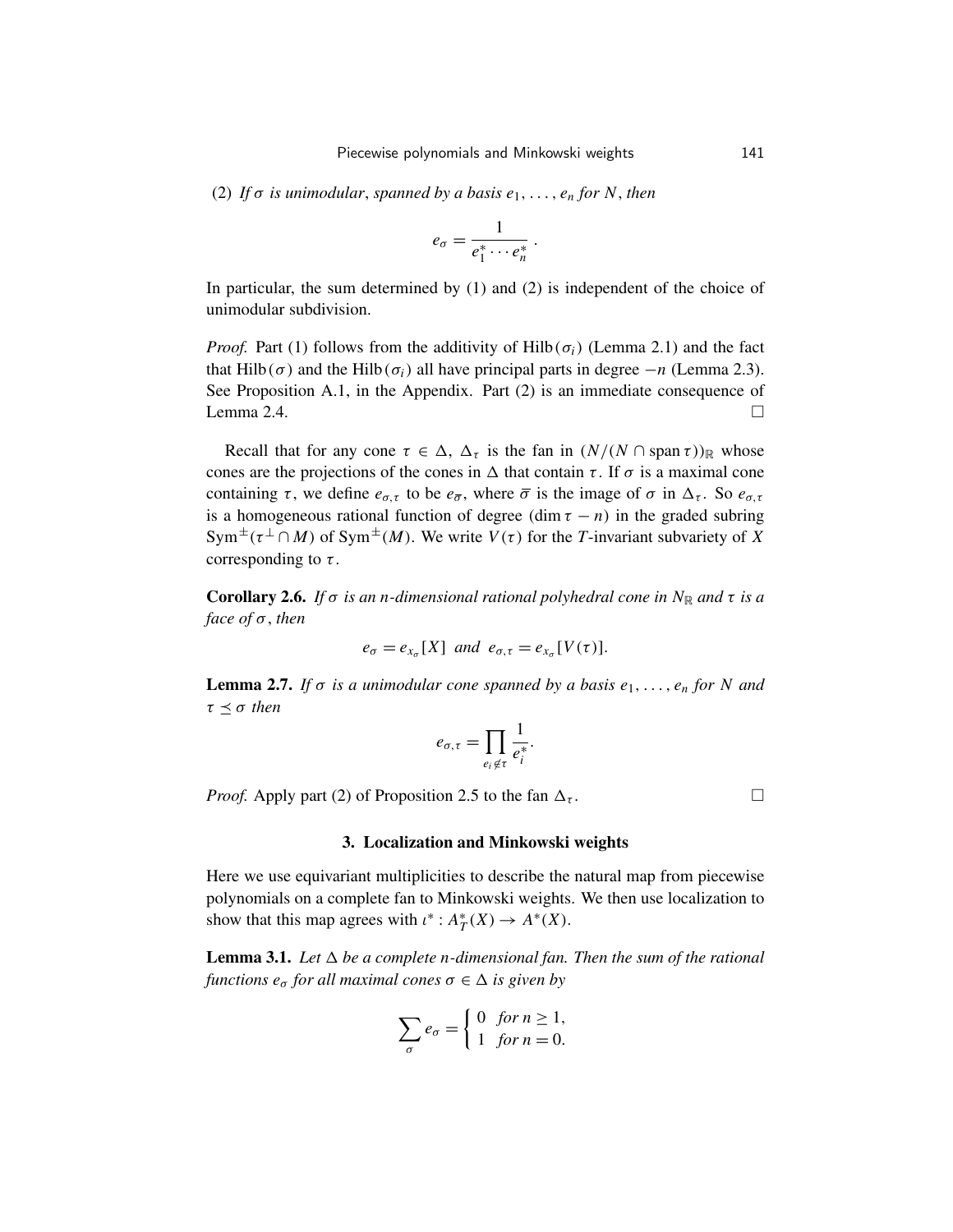*Proof.* If  $n = 0$ , then  $\Delta$  contains only one cone 0, and  $e_0 = 1$ . Suppose  $n \ge 1$ . In the polytope algebra ,

$$
\sum_{\sigma} [\sigma] = [N_{\mathbb{R}}] \pm \text{ classes of smaller dimensional cones.}
$$

Applying the linear transformation  $v^*$  gives

$$
\sum_{\sigma} \mathrm{Hilb}(\sigma) = 1.
$$

Since each of the principal parts Hilb( $\sigma$ )<sub>°</sub> =  $(-1)^n \cdot e_{\sigma}$  is homogeneous of degree −*n*, it follows that the sum of these principal parts must vanish by Proposition A.1 in the Appendix, and the lemma follows.

**Lemma 3.2.** Let  $\tau$  be a cone in a complete n-dimensional fan  $\Delta$ . Then

$$
\sum_{\sigma \geq \tau} e_{\sigma,\tau} = \begin{cases} 0 & \text{for } \dim \tau < n, \\ 1 & \text{for } \dim \tau = n. \end{cases}
$$

*Proof.* Apply Lemma 3.1 to the fan  $\Delta_{\tau}$ .

Piecewise polynomials are especially well-behaved on unimodular fans, that is, fans in which each maximal cone is spanned by a basis for the lattice. Suppose  $\Delta$  is a unimodular fan, and  $\rho_1, \ldots, \rho_s$  are the rays of  $\Delta$ . Let  $v_i$  be the primitive generator of  $\rho_i$ . Then there is a unique piecewise linear function  $\Psi_i \in PP^1(\Delta)$ whose values at the primitive generators of the rays are given by the Kronecker delta function

$$
\Psi_i(v_j)=\delta_{ij},
$$

and whose values elsewhere are given by extending linearly on each cone.

Then, for any *k*-dimensional cone  $\tau \in \Delta$ , we have a piecewise polynomial  $\Psi_{\tau} \in$ *PP*<sup>*k*</sup>( $\Delta$ ) that vanishes away from Star( $\tau$ ), the union of the cones in  $\Delta$  that contain  $\tau$ , defined by

$$
\Psi_{\tau} = \prod_{v_i \in \tau} \Psi_i,
$$

and  $PP^*(\Delta)$  is generated by  ${\lbrace \Psi_{\tau} \rbrace_{\tau \in \Delta}}$  as a Sym<sup>\*</sup>(*M*)-module.

*Proof of Proposition 1.1.* Since equivariant multiplicities are additive with respect to subdivisions, we may assume that  $\Delta$  is unimodular. Say  $\rho_1, \ldots, \rho_s$  are the rays of  $\Delta$  and  $v_i$  is the primitive generator of  $\rho_i$ . Since  $PP^*(\Delta)$  is generated as a Sym<sup>\*</sup>(*M*)-module by the piecewise polynomials  $\Psi_{\tau}$ , it suffices to prove that

$$
\sum e_{\sigma} \cdot (\Psi_{\tau})_{\sigma}
$$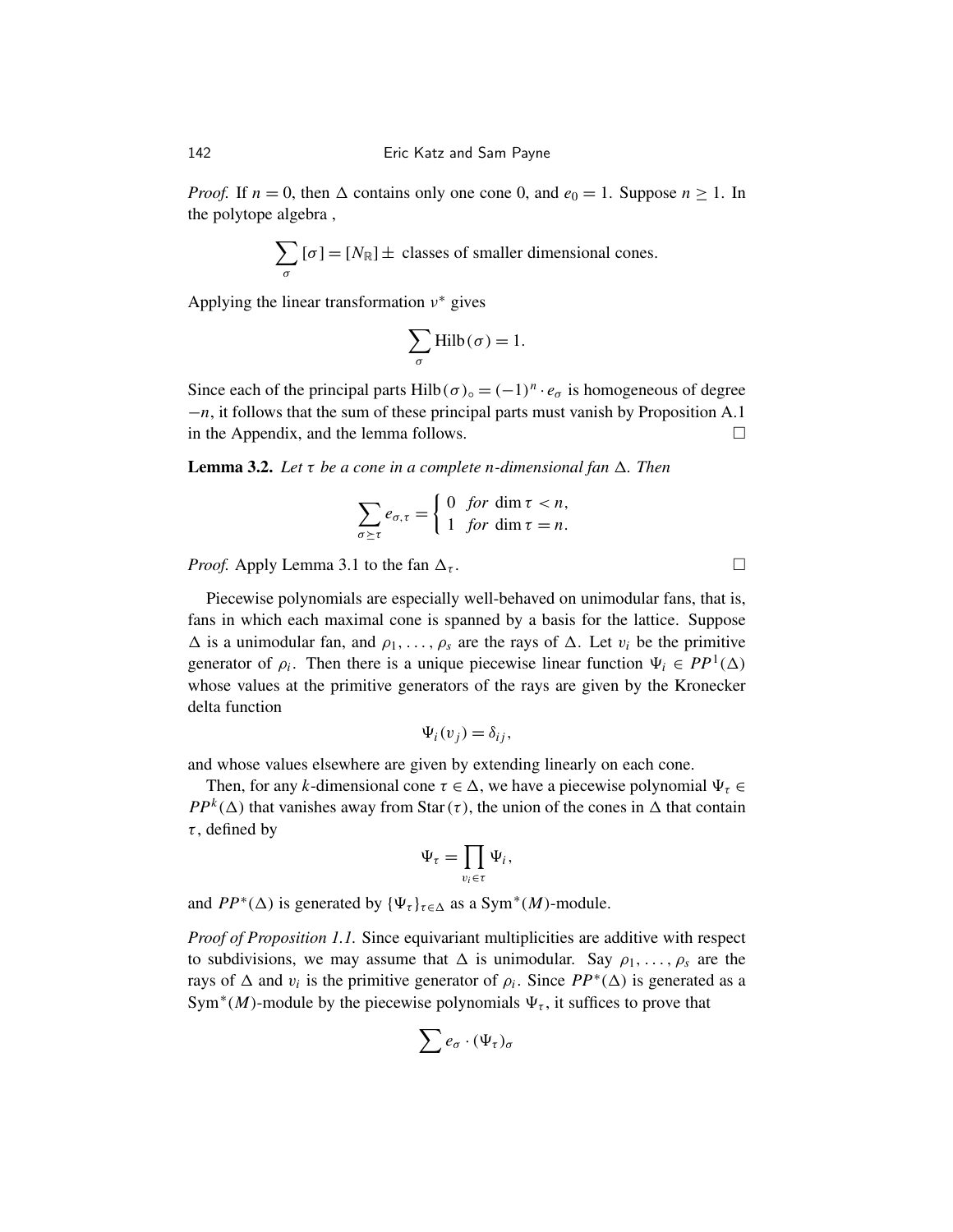is in Sym<sup>\*</sup>(*M*) for all  $\tau$ . Now, if  $\sigma$  is spanned by a basis  $e_1, \ldots, e_n$  for *N* and  $\tau \preceq \sigma$ , then  $(\Psi_{\tau})_{\sigma} = \prod_{v_i \in \tau} e_i^*$  $i<sub>i</sub>$ . It then follows from Lemma 2.7 that

$$
e_{\sigma} \cdot (\Psi_{\tau})_{\sigma} = \begin{cases} e_{\sigma,\tau} & \text{for } \sigma \succeq \tau, \\ 0 & \text{otherwise.} \end{cases}
$$

Therefore, by Lemma 3.2,  $\sum e_{\sigma} \cdot (\Psi_{\tau})_{\sigma}$  vanishes unless  $\tau$  is a maximal cone, in which case the sum is equal to one. In particular,  $\sum e_{\sigma} \cdot (\Psi_{\tau})_{\sigma}$  is in Sym<sup>\*</sup>(*M*), as required.

*Proof of Proposition 1.2.* The sum in Proposition 1.2 is over the maximal cones in Star( $\tau$ ). Then the proof of Proposition 1.2 is similar to the proof of Proposition 1.1, since  $PP^*(Star(\tau))$  is generated as a Sym<sup>\*</sup>(*M*)-module by the restrictions of the piecewise polynomial functions  $\Psi_{\gamma}$ , for  $\gamma \in \text{Star}(\tau)$ .

It remains to show that if *f* is a homogeneous piecewise polynomial of degree *k*, then the integer-valued function *c* on codimension *k* cones of  $\Delta$  given by

$$
c(\tau) = \sum_{\sigma \succeq \tau} e_{\sigma,\tau} f_{\sigma}
$$

is a Minkowski weight of codimension k, and that  $f \mapsto c$  agrees with the natural map  $\iota^*$  :  $A^*$ <sub>7</sub>  $T^*(X) \to A^*(X)$ . Although the entire statement can be proved using the general machinery of localization, the fact that the integers  $c(\tau)$  give a Minkowski weight is purely combinatorial, and we include an elementary proof.

We recall the definition of Minkowski weights from [Fulton and Sturmfels 1997]. If  $\gamma$  is a codimension  $k + 1$  cone in  $\Delta$  contained in a codimension *k* cone τ, we write  $v_{\tau/\gamma} \in N/(N \cap \text{span } \gamma)$  for the primitive generator of the image of  $\tau$  in  $\Delta_{\gamma}$ .

**Definition 3.3.** An integer valued function *c* on codimension *k* cones  $\tau \in \Delta$  is a Minkowski weight if, for every codimension  $k + 1$  cone  $\gamma \in \Delta$ ,

$$
\sum_{\tau \succeq \gamma} c(\tau) \cdot v_{\tau/\gamma} = 0.
$$

We will use the following basic property of equivariant multiplicities to show that the integer-valued function  $c$  coming from a piecewise polynomial function is a Minkowski weight. Let  $v<sub>o</sub>$  denote the primitive generator of a ray  $\rho$ .

**Proposition 3.4.** *If*  $\sigma$  *is an n-dimensional rational polyhedral cone in*  $N_{\mathbb{R}}$  *and u is in M then*

$$
\sum_{\rho\preceq\sigma}\langle u,\,v_{\rho}\rangle\cdot e_{\sigma,\,\rho}=u\cdot e_{\sigma}.
$$

We will prove the proposition by subdividing  $\sigma$  and reducing to the case where  $\sigma$ is unimodular.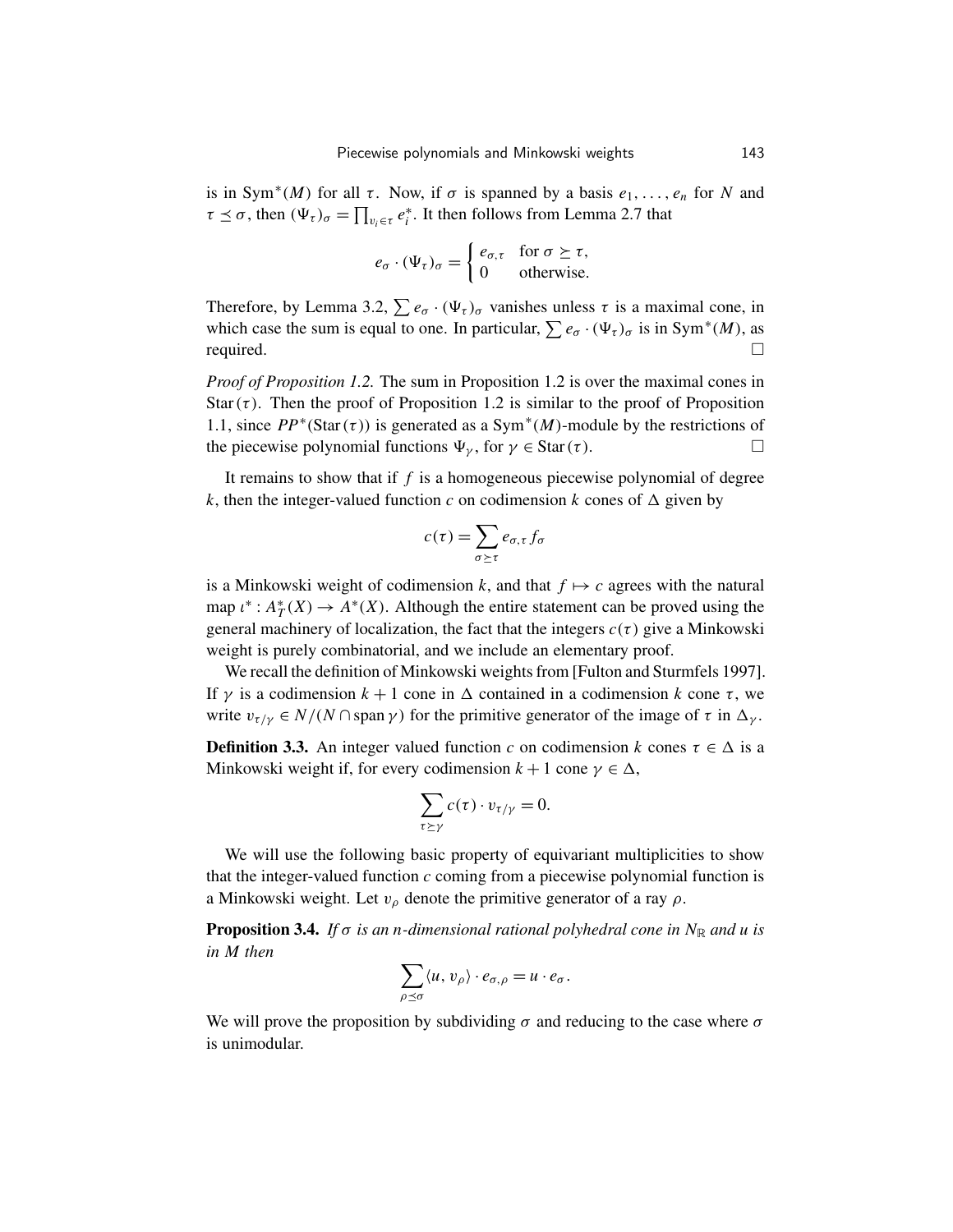**Lemma 3.5.** *If*  $\sigma$  *is an n-dimensional unimodular cone in*  $N_{\mathbb{R}}$  *and u is in M then* 

$$
\sum_{\rho\preceq\sigma}\langle u,v_{\rho}\rangle\cdot e_{\sigma,\rho}=u\cdot e_{\sigma}.
$$

*Proof.* Say  $\sigma$  is spanned by a basis  $e_1, \ldots, e_n$  for *N*, and  $u = u_1 e_1^* + \cdots + u_n e_n^*$ . Then

$$
\sum \langle u, v_{\rho} \rangle \cdot e_{\sigma, \rho} = \sum_{i=1}^n \frac{u_i}{e_1^* \cdots \widehat{e_i^*} \cdots e_n^*},
$$

which is equal to  $u \cdot e_{\sigma}$ .

**Lemma 3.6.** *If*  $\sigma_1, \ldots, \sigma_s$  *are the maximal cones in a subdivision of*  $\sigma$ *, and if*  $\rho$  *is a ray in this subdivision then*

$$
\sum_{\sigma_i \succeq \rho} e_{\sigma_i, \rho} = \begin{cases} e_{\sigma, \rho} & \text{if } \rho \leq \sigma, \\ 0 & \text{otherwise.} \end{cases}
$$

*Proof.* Suppose  $\rho$  lies in the relative interior of a *k*-dimensional face  $\tau \leq \sigma$ . Consider the fan  $\Delta_{\rho}$ , whose maximal cones are the images of the  $\sigma_i \ge \rho$ . The support  $|\Delta_{\rho}|$  is a closed polyhedral cone in an  $(n - 1)$ -dimensional vector space whose minimal face is  $(k-1)$ -dimensional, so the polar dual  $|\Delta_{\rho}|^*$  has dimension  $n-k$ . It follows that the principal part of  $v^*(|\Delta_\rho|)$  has degree  $k - n$ . Since each  $e_{\sigma,\rho}$ has degree  $1 - n$ , and  $\sum e_{\sigma_i,\rho}$  is the principal part of  $\pm v^* (\vert \Delta_\rho \vert)$  unless this sum vanishes (Appendix, Proposition A.1), the lemma follows.  $\Box$ 

*Proof of Proposition 3.4.* Let  $\sigma_1, \ldots, \sigma_r$  be the maximal cones of a unimodular subdivision of  $\sigma$ . Then  $u \cdot e_{\sigma} = u \cdot e_{\sigma_1} + \cdots + u \cdot e_{\sigma_r}$ . Since  $\sigma_i$  is unimodular,

$$
u\cdot e_{\sigma_i}=\sum_{\rho\preceq\sigma_i}\langle u,\,v_{\rho}\rangle\,e_{\sigma_i,\,\rho}\ .
$$

Therefore, by rearranging terms in the summation, we have

$$
u \cdot e_{\sigma} = \sum_{\rho} \Biggl( \sum_{\sigma_i \succeq \rho} \langle u, v_{\rho} \rangle \cdot e_{\sigma_i, \rho} \Biggr).
$$

By Lemma 3.6, the right hand side is equal to  $\sum_{\rho \preceq \sigma} e_{\sigma,\rho}$ , as required.

**Proposition 3.7.** Let  $f \in PP^k(\Delta)$  be a homogeneous piecewise polynomial of *degree k. Then the integers*

$$
c(\tau) = \sum_{\sigma \succeq \tau} e_{\sigma,\tau} f_{\sigma}
$$

*are a Minkowski weight of codimension k on*  $\Delta$ *.*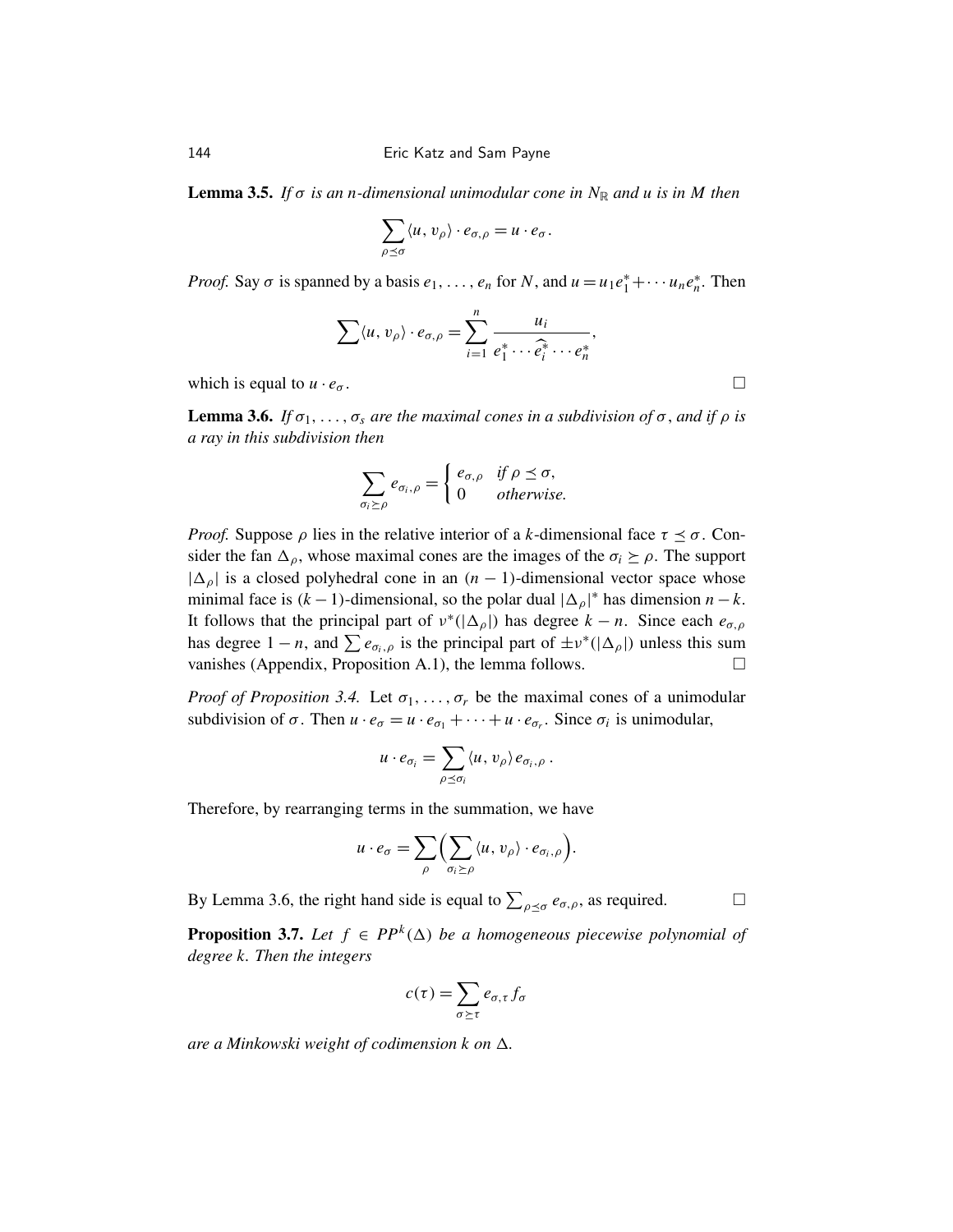*Proof.* Let  $\gamma$  be a codimension  $k + 1$  cone in  $\Delta$ . It will suffice to show that  $\sum \langle u, v_{\tau/\gamma} \rangle c(\tau) = 0$  for any  $u \in (M \cap \gamma^{\perp})$ , where the sum is over all codimension *k* cones τ containing *γ*. To prove this, we will show that  $\sum \langle u, v_{\tau/\gamma} \rangle c(\tau)$ , which is an integer by Proposition 1.2, is divisible by the linear function  $\overline{u}$  in Sym<sup>\*</sup>(*M*). Now,

$$
\sum_{\tau} \langle u, v_{\tau/\gamma} \rangle c(\tau) = \sum_{\tau} \Bigl( \sum_{\sigma \succeq \tau} \langle u, v_{\tau/\gamma} \rangle e_{\sigma,\tau} f_{\sigma} \Bigr),
$$

and the sum on the right hand side may be rearranged as

$$
\sum_{\sigma}\Bigl(f_{\sigma}\cdot\sum_{\tau\preceq\sigma}\langle u,\,v_{\tau/\gamma}\rangle\,e_{\sigma,\tau}\Bigr).
$$

Applying Proposition 3.4 to  $\Delta_{\gamma}$  then gives

$$
\sum_{\tau \preceq \sigma} \langle u, v_{\tau/\gamma} \rangle e_{\sigma, \tau} = u \cdot e_{\sigma, \gamma}.
$$

It follows that the integer  $\sum \langle u, v_{\tau/\gamma} \rangle c(\tau)$  is divisible by *u* in Sym<sup>\*</sup>(*M*), as claimed, and hence must vanish.

*Proof of Theorem 1.4.* To show that  $f \mapsto c$  agrees with the natural map  $\iota^*$ : *A* ∗  $T^*(X) \to A^*(X)$ , we must prove that

$$
\int_{V(\tau)} \iota^* c_f = c(\tau),
$$

where  $c_f$  denotes the equivariant Chow cohomology class whose restriction to a torus fixed point is  $f_{\sigma} \in \text{Sym}^*(M) \cong A^*_T$  $T^*(x_{\sigma})$ . By Corollary 2.6,  $e_{\sigma,\tau}$  is equal to the equivariant multiplicity  $e_{x_{\sigma}}[V(\tau)]$  of the nondegenerate T-fixed point  $x_{\sigma}$  in  $V(\tau)$ . Therefore, by localization [Edidin and Graham 1998b], in equivariant Chow homology tensored with  $Sym^{\pm}(M)$ , we have

$$
\int_{V(\tau)} c_f = \sum_{\sigma} e_{\sigma} f_{\sigma}.
$$

Since  $\sum_{\sigma} e_{\sigma} f_{\sigma}$  is an integer, projecting to  $A_*(X)$  gives  $\int_{V(\tau)} i^* c_f = c(\tau)$ .  $\Box$ 

# 4. Applications to Chow cohomology of toric varieties

Here we use combinatorial computations with piecewise polynomials to study the map  $\iota^*$  :  $A^*$ <sub>7</sub>  $T^*(X) \to A^*(X)$  for some specific complete toric varieties *X*. As discussed in the introduction, this map is known to be surjective with kernel generated by *M* in degree one if *X* is smooth, and similar statements hold over  $\mathbb Q$  if *X* is simplicial. We give the first examples showing that  $\iota^*$  is not surjective in general, and that its kernel is not always generated in degree one.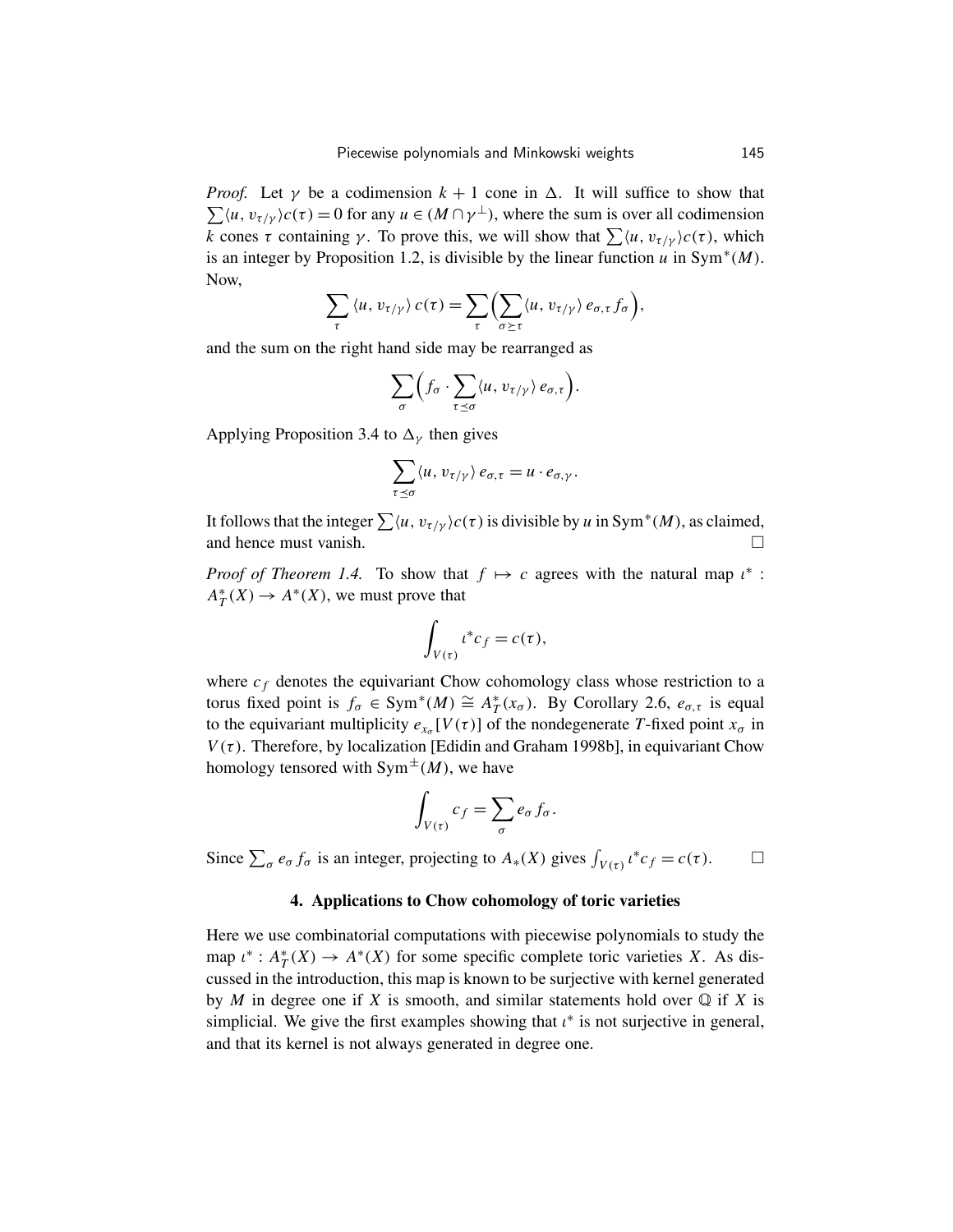**Example 4.1** (Mirror dual of  $\mathbb{P}^1 \times \mathbb{P}^1$ ). Let  $N = \mathbb{Z}^2$ , and let  $\Delta$  be the complete fan in  $\mathbb{R}^2$  whose rays are generated by

$$
v_1 = (1, 1), v_2 = (1, -1), v_3 = (-1, -1), v_4 = (-1, 1),
$$

and whose maximal cones are

$$
\sigma_1=\langle v_1,v_2\rangle, \ \sigma_2=\langle v_2,v_3\rangle, \ \sigma_3=\langle v_3,v_4\rangle, \ \sigma_4=\langle v_1,v_4\rangle.
$$

Then  $X = X(\Delta)$  is isomorphic to  $(\mathbb{P}^1 \times \mathbb{P}^1)/\mathbb{Z}_2$ , which is the Fano surface that is "mirror dual" to  $\mathbb{P}^1 \times \mathbb{P}^1$ .

We claim that the image of  $PP^2(X)$  under the map  $f \mapsto \sum_{i=1}^4 e_{\sigma_i} f_{\sigma_i}$  is exactly 2Z. We compute  $e(\sigma_1)$  using the unimodular subdivision of  $\sigma_1$  along  $v = (1, 0)$ ,

$$
\sigma_1 = \langle v_1, v \rangle \cup \langle v, v_2 \rangle.
$$

Then, writing  $a = e_1^*$  $i_1^*$  and *b* =  $e_2^*$  $\chi_2^*$ , the dual cones of  $\langle v_1, v \rangle$  and  $\langle v, v_2 \rangle$  are  $\langle b, a - b \rangle$ and  $\langle b, a+b \rangle$ , respectively, so

$$
e(x_1) = \frac{1}{b(a-b)} - \frac{1}{b(a+b)} = \frac{2}{a^2 - b^2}.
$$

Similarly, we compute  $e(\sigma_3) = 2/(a^2 - b^2)$  and

$$
e(\sigma_2) = e(\sigma_4) = \frac{-2}{a^2 - b^2}.
$$

Therefore, since two divides every term in  $\sum_{i=1}^{4} e_{\sigma_i} f_{\sigma_i}$ , the sum must be divisible by two. Also, the piecewise polynomial function *f* that vanishes on  $\sigma_2 \cup \sigma_3 \cup \sigma_4$ and whose restriction to  $\sigma_1$  is  $a^2 - b^2$  maps to two. So the image of  $PP^2(\Delta)$  is  $2\mathbb{Z}$ , as required.

*Proof of Theorem 1.5.* Applying Theorem 1.4 to Example 4.1 shows that the image of  $\iota^* : A^2_T(X) \to A^2(X)$  is  $2A^2(X)$ , which is a proper subgroup of  $A^2(X) \cong \mathbb{Z}$ .  $\square$ 

In the following examples, we consider fans in  $\mathbb{R}^3$  with respect to the lattice  $N=\mathbb{Z}^3$ .

**Example 4.2** (Mirror dual of  $\mathbb{P}^1 \times \mathbb{P}^1 \times \mathbb{P}^1$ ). Consider the toric variety  $X = X(\Delta)$ , where  $\Delta$  is the fan whose nonzero cones are the cones over the faces of the cube with vertices  $(\pm 1, \pm 1, \pm 1)$ . Then *X* is the Fano toric threefold that is "mirror" dual" to  $\mathbb{P}^1 \times \mathbb{P}^1 \times \mathbb{P}^1$ . Recall that, since *X* is complete, the rank of  $A^i(X)$  is equal to the rank of  $A_i(X)$  [Fulton and Sturmfels 1997, Proposition 2.4], so rk  $A^0(X)$  = rk  $A^3(X) = 1$ . Furthermore, since  $A_2(X)$  is the Weil divisor class group of *X*, we also have  $rk A^2(X) = 5$ . The remainder of the following table can be filled in by straightforward linear algebra computations with piecewise polynomial functions.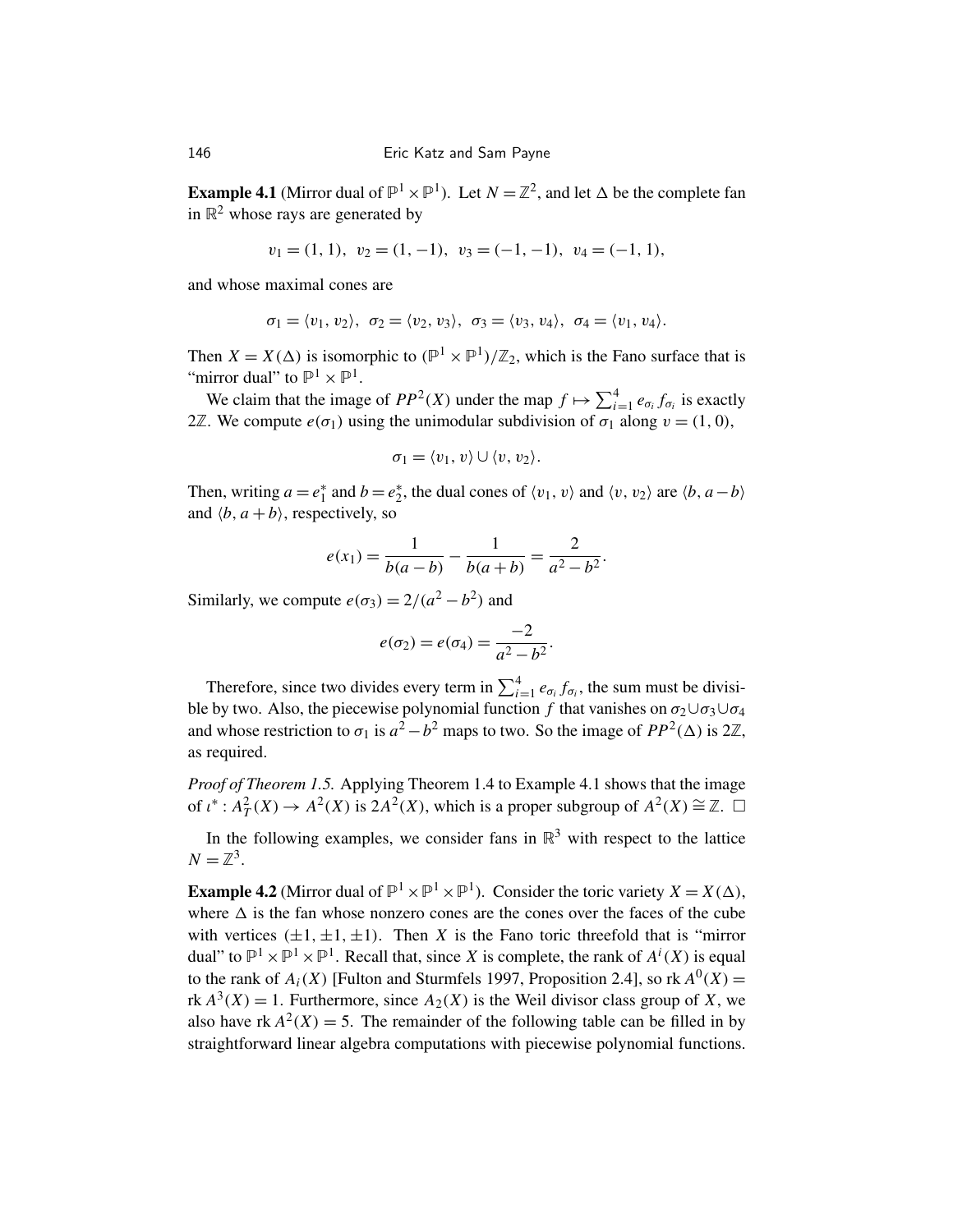From these computations, it is clear that  $A_T^2(X)$  does not surject onto  $A^2(X)$ , since its image has rank at most two.

|       |    | $r k A_T^i(X)$ $r k M \cdot A_T^{i-1}(X)$ $r k A^i(X)$ |  |
|-------|----|--------------------------------------------------------|--|
| $i=0$ |    |                                                        |  |
| $i=1$ |    | $\mathcal{R}$                                          |  |
| $i=2$ | 11 |                                                        |  |
| $i=3$ | 23 | つつ                                                     |  |

**Example 4.3** (Fulton's threefold). Consider the toric variety  $X' = X(\Delta')$ , where  $\Delta'$  is the fan combinatorially equivalent to the fan over the cube as in the preceding example, but with the ray through  $(1, 1, 1)$  replaced by the ray through  $(1, 2, 3)$ . Then *X'* is complete and, as in the previous example, rk  $A^0(X') = \text{rk } A^3(X') = 1$ , and rk  $A^2(X') = 5$ , but Fulton showed that X' has no nontrivial line bundles [Fulton 1993, pp. 25–26], so  $A^1(X') = 0$ . The remainder of the following table is filled in by linear algebra computations with piecewise polynomial functions.

|       |               | $\text{rk } A^i_T(X')$ $\text{rk } M \cdot A^{i-1}_T(X')$ $\text{rk } A^i(X')$ |   |
|-------|---------------|--------------------------------------------------------------------------------|---|
| $i=0$ |               |                                                                                |   |
| $i=1$ | $\mathcal{R}$ | 3                                                                              |   |
| $i=2$ |               | 6                                                                              | 5 |
| $i=3$ | 20            | 16                                                                             |   |

Here, again, we see that  $\iota^* : A^2(\mathcal{X}') \to A^2(\mathcal{X}')$  is not surjective, since its image has rank at most two. Furthermore, the kernel of  $\iota^*$  is not generated in degree one, since the degree one part of the kernel is M, and  $A_T^3(X')/M \cdot A_T^2(X')$  has rank four, and hence cannot map injectively into  $A^3(X')$ . However, X' is not projective, so to prove Theorem 1.6, it remains to give a projective example with similar properties.

**Example 4.4.** Consider the toric variety  $X'' = X(\Delta'')$ , where  $\Delta''$  is the fan combinatorially equivalent to the fan over the cube as in Example 4.2, but with the ray through  $(1, 1, 1)$  replaced by the ray through  $(1, 1, 2)$  and with the ray through  $(1, -1, 1)$  replaced by the ray through  $(1, -1, 2)$ . It is straightforward to check that  $-3K_{X''}$  is Cartier and ample, so  $X''$  is Q-Fano and projective. We compute the following table as in the preceding examples.

|       |    | $\text{rk } A^i_T(X'')$ $\text{rk } M \cdot A^{i-1}_T(X'')$ $\text{rk } A^i(X'')$ |  |
|-------|----|-----------------------------------------------------------------------------------|--|
| $i=0$ |    |                                                                                   |  |
| $i=1$ |    | 3                                                                                 |  |
| $i=2$ | 10 |                                                                                   |  |
| $i=3$ | 22 | 19                                                                                |  |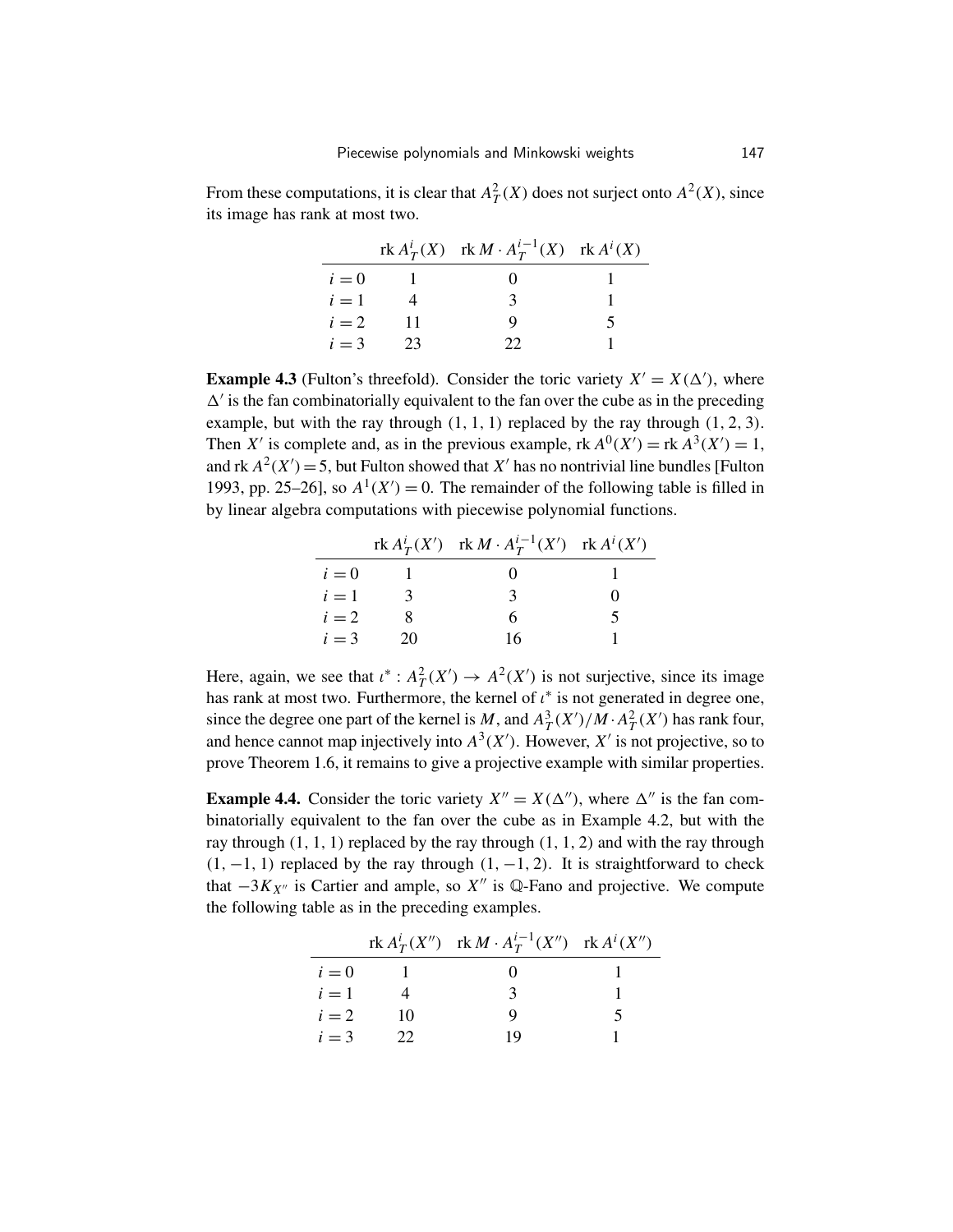*Proof of Theorem 1.6.* From the computations in Example 4.4, we conclude that ι ∗ : *A* ∗  $T^*(X)_{\mathbb{Q}} \to A^*(X)_{\mathbb{Q}}$  is not surjective in degree two, and its kernel in degree three is not in the ideal generated by its kernel in degree one.

To balance these negative results, we conclude by proving a positive statement:  $\iota^* : A_7^*$  $T^*(X) \to A^*(X)$  is always surjective in degree one.

**Theorem 4.5.** For any toric variety  $X = X(\Delta)$ ,  $\iota^* : A^1_T(X) \to A^1(X)$  is surjective, giving a natural isomorphism  $A^1(X) \cong PP^1(\Delta)/M$ .

*Proof.* If *X* is smooth, then the statement is clear. Suppose *X* is singular, and let

$$
X_r \to \cdots \to X_1 \stackrel{\pi}{\to} X_0 = X
$$

be a resolution of singularities, where each  $X_i = X(\Delta_i)$  is a toric variety and  $X_{i+1} \to X_i$  is the blowup along a smooth *T*-invariant center. Say  $X_1$  is the blowup of *X* along  $V(\tau)$  and  $V(\rho) \subset X_1$  is the exceptional divisor. By induction on *r*, we may assume  $A^1(X_1) \cong PP^1(\Delta_1)/M$ . Also, we may assume  $A^1(V(\rho)) =$  $PP<sup>1</sup>(Star(\rho))/M$  and  $A<sup>1</sup>(V(\tau)) = PP<sup>1</sup>(Star(\tau))/M$ , by induction on dimension. Then  $\pi^*: A^1(X) \to A^1(X_1)$  is injective, and  $c \in A^1(X_1)$  is in the image of  $\pi^*$  if and only if  $c|_{V(\rho)}$  is in the image of  $A^1(V(\tau))$  [Kimura 1992, Theorem 3.1]. The theorem then follows, since Star( $\rho$ ) is a subdivision of Star( $\tau$ ),  $\Delta_1$  and  $\Delta$  coincide everywhere else, and the class of a piecewise linear function  $[\Psi] \in PP^1(\text{Star}(\rho))/M$ is pulled back from Star( $\tau$ ) if and only if  $\Psi$  is given by a single linear function on each cone of Star( $\tau$ ).

**Corollary 4.6.** For any toric variety X, the canonical map  $Pic(X) \to A^1(X)$  is an *isomorphism.*

*Proof.* The corollary follows from the canonical identification of  $PP<sup>1</sup>(X)/M$  with Pic(*X*) [Fulton 1993, pp. 65–66].

Corollary 4.6 was known previously in the case where *X* is complete [Brion 1989]. See also [Fulton and Sturmfels 1997, Corollary 3.4].

Remark 4.7. One can use Kimura's inductive method, as in the proof of Corollary 4.6 and [Payne 2006a, Theorem 1], to compute the Chow cohomology of an arbitrary toric variety in all degrees. However, the resulting induction is more subtle, as Theorems 1.5 and 1.6 suggest.

# 5. Localization formula for mixed volumes of lattice polytopes

Let  $P_1, \ldots, P_n$  be lattice polytopes in  $M_{\mathbb{R}}$ . For nonnegative real numbers  $a_i$ , the euclidean volume of  $a_1P_1 + \cdots + a_nP_n$  is a homogeneous polynomial function of  $(a_1, \ldots, a_n)$ . The *mixed volume*  $V(P_1, \ldots, P_n)$  is defined to be the coefficient of  $a_1 \cdots a_n$  in this polynomial. Let  $\Delta$  be the inner normal fan to  $P_1 + \cdots + P_n$ , and let  $u_i(\sigma) \in M$  be the vertex of  $P_i$  that is minimal on  $\sigma$ , for each maximal cone  $\sigma \in \Delta$ .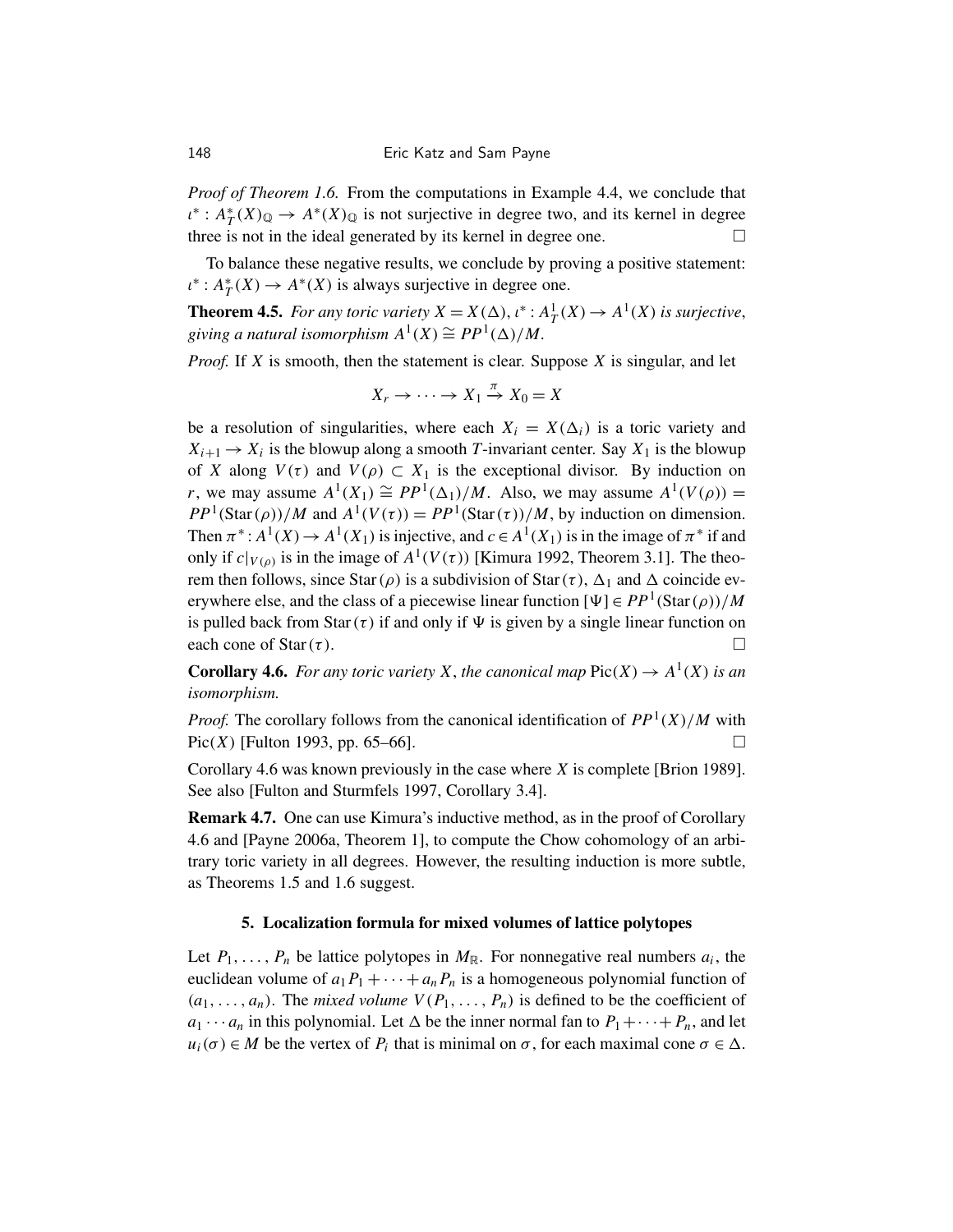Theorem 5.1. *The mixed volume of the polytopes P<sup>i</sup> is given by*

$$
n! \cdot V(P_1, \ldots, P_n) = (-1)^n \sum_{\sigma \in \Delta} e_{\sigma} \cdot u_1(\sigma) \cdots u_n(\sigma).
$$

Theorem 5.1 follows from Theorem 1.4 and the fact that  $V(P_1, \ldots, P_n)$  is the degree of  $D_1 \cdots D_n$ , where  $D_i$  is the *T*-Cartier divisor on  $X(\Delta)$  corresponding to  $P_i$  [Fulton 1993, p. 116]. However, the statement of the theorem is purely combinatorial, and we give a combinatorial proof based on Brion's formula for generating functions for lattice points in polyhedra. The methods used in this proof may be of independent interest.

Let *P* be a lattice polytope in  $M_{\mathbb{R}}$ . Let  $\Delta$  be the normal fan to *P*, and let  $u(\sigma) \in M$  be the vertex of *P* that is minimal on  $\sigma$ , for each maximal cone  $\sigma \in \Delta$ .

Brion's Formula. The generating function for lattice points in *P* is

$$
\sum_{u \in (P \cap M)} x^u = \sum_{\sigma} x^{u(\sigma)} \cdot \text{Hilb}(\sigma).
$$

In addition to Brion's Formula, we will use the following formula for mixed volumes, which is a lattice point counting analogue of the alternating sum of volumes in formula (3) of [Fulton 1993, p. 116 ].

**Proposition 5.2.** *Let*  $P_1, \ldots, P_n$  *be lattice polytopes in*  $M_{\mathbb{R}}$ *. Then* 

$$
n! \cdot V(P_1, \ldots, P_n) = \sum_{1 \leq i_1 < \cdots < i_k \leq n} (-1)^{n-k} \# ((P_{i_1} + \cdots + P_{i_k}) \cap M).
$$

*Proof.* The number of lattice points in  $a_1P_1+\cdots+a_nP_n$  is a polynomial in the  $a_i$  of degree at most *n*, and the degree *n* part of this polynomial is *n*! times the volume of  $a_1P_1+\cdots+a_nP_n$  [McMullen 1978/79, Theorem 7]. Therefore,  $n! \cdot V(P_1,\ldots,P_n)$ is the coefficient of  $a_1 \cdots a_n$  in this polynomial, and the proposition is an immediate consequence of the following lemma.

**Lemma 5.3.** Let  $f \in \mathbb{R}[t_1, \ldots, t_n]$  be a polynomial function on  $\mathbb{R}^n$  of degree at *most n. The coefficient of*  $t_1 \cdots t_n$  *in f is* 

$$
\sum_{1 \le i_1 < \dots < i_k \le n} (-1)^{n-k} f(e_{i_1} + \dots + e_{i_k})
$$

where  $\{e_1, \ldots, e_n\}$  *is the standard basis for*  $\mathbb{R}^n$ *.* 

*Proof.* The function taking a polynomial *g* to  $\sum (-1)^{n-k} g(e_{i_1} + \cdots + e_{i_k})$  vanishes on any monomial that does not contain all *n* variables, and its value on  $t_1 \cdots t_n$  is  $1.$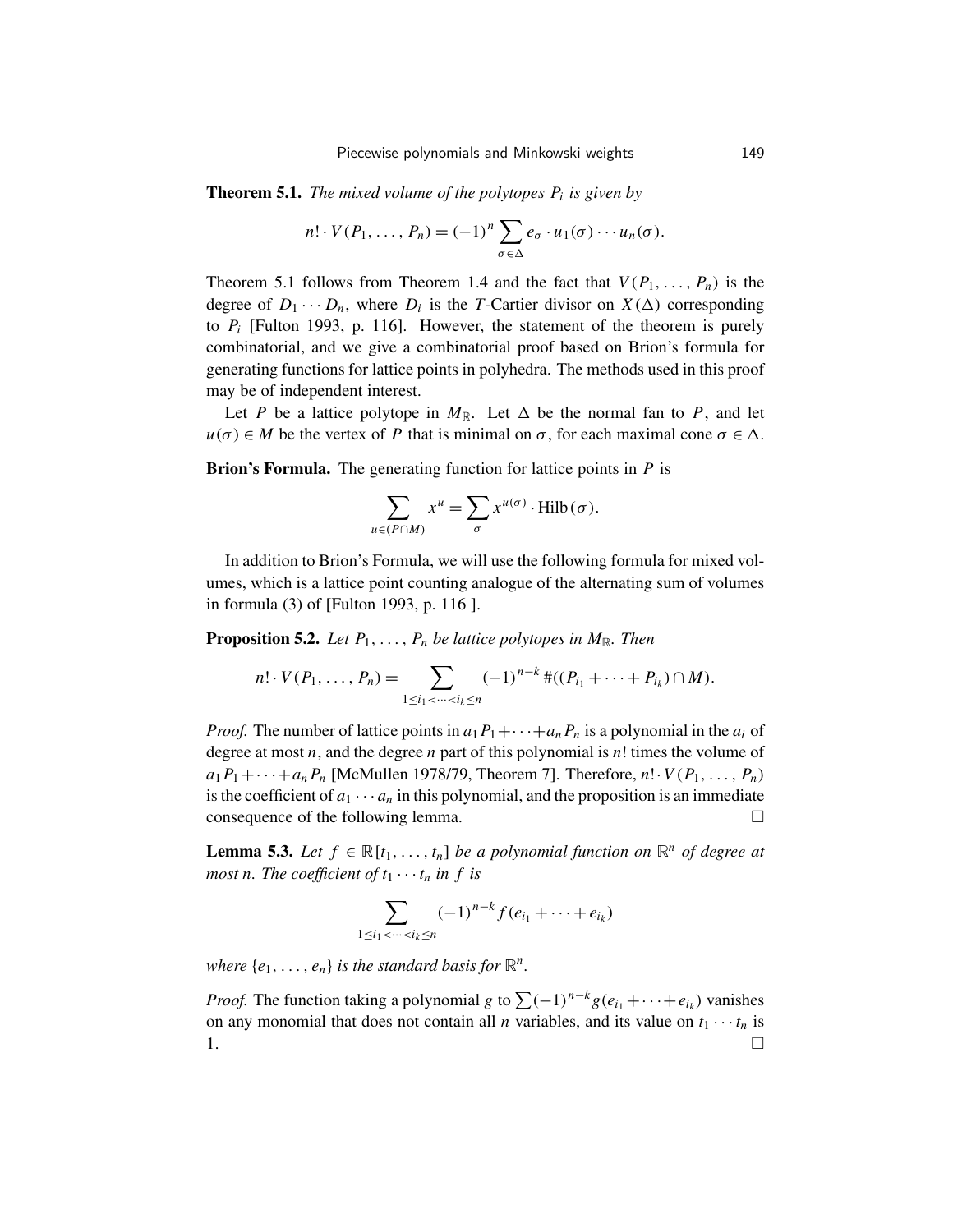*Proof of Theorem 5.1.* For each  $\sigma$ ,  $(-1)^n \cdot e_{\sigma} \cdot u_1(\sigma) \cdots u_n(\sigma)$  is the principal part of

$$
(x^{u_1(\sigma)}-1)\cdots(x^{u_n(\sigma)}-1)\cdot \operatorname{Hilb}(\sigma).
$$

Expanding the product of the binomials, taking the sum over all  $\sigma$ , and applying Brion's Formula then gives

$$
\sum_{1 \le i_1 < \dots < i_k \le n} (-1)^{n-k} \cdot \sum_{u \in (P_{i_1} + \dots + P_{i_k} \cap M)} x^u.
$$

The theorem then follows from Proposition 5.2 by taking principal parts, since the leading form of  $x^u$  at  $1_T$  is equal to one.

### 6. Bott residue formula for toric vector bundles

The mixed volume  $V(P_1, \ldots, P_n)$  is the degree of the top Chern class of the toric vector bundle  $\mathbb{O}(D_1) \oplus \cdots \oplus \mathbb{O}(D_n)$ , where  $D_i$  is the *T*-Cartier divisor corresponding to *P<sup>i</sup>* . Therefore, mixed volumes are a special case of Chern numbers of toric vector bundles, and Theorem 5.1 may be generalized as follows. Given a multiset of linear functions  $\mathbf{u} \subset M$  let  $\varepsilon_i(\mathbf{u}) \in \text{Sym}^i(M)$  be the *i*-th elementary symmetric function in the elements of **u**. For instance, if  $\mathbf{u} = \{u_1, \dots, u_r\}$ , then  $\varepsilon_1(\mathbf{u}) = u_1 + \dots + u_r$ and  $\varepsilon_r(\mathbf{u}) = u_1 \cdots u_r$ . For a partition  $\lambda = (\lambda_1, \ldots, \lambda_s)$  of *n*, let  $\varepsilon_\lambda(\mathbf{u}) \in \mathrm{Sym}^n(M)$ be the product

$$
\varepsilon_{\lambda}(\mathbf{u})=\varepsilon_{\lambda_1}(\mathbf{u})\cdots\varepsilon_{\lambda_s}(\mathbf{u}).
$$

Recall that, for any toric vector bundle  $\mathscr E$  on an arbitrary toric variety  $X = X(\Delta)$ and any maximal cone  $\sigma \in \Delta$ , there is a unique multiset  $\mathbf{u}(\sigma) \subset M$  such that the restriction of  $\mathscr E$  to  $U_{\sigma}$  splits equivariantly as

$$
\mathscr{E}|_{U_{\sigma}} \cong \bigoplus_{u \in \mathbf{u}(\sigma)} \mathbb{O}(\text{div }\chi^{u}).
$$

See [Klyachko 1989] or [Payne 2006b, Section 2] for this and other basic facts about toric vector bundles.

Theorem 6.1. *Let* E *be a toric vector bundle on a complete toric variety X*, *and let*  $\lambda$  *be a partition of n. Then the Chern number c*<sub> $\lambda$ </sub>( $\mathscr{E}$ ) *is given by* 

$$
c_{\lambda}(\mathscr{E}) = \sum_{\sigma} e_{\sigma} \cdot \varepsilon_{\lambda}(\mathbf{u}(\sigma)).
$$

*Proof.* The Chern number  $c_{\lambda}(\mathscr{E})$  is equal to the integral over [X] of the equivariant Chow cohomology class corresponding to the piecewise polynomial whose restriction to  $\sigma$  is  $\varepsilon_{\lambda}(\mathbf{u}(\sigma))$ . Therefore, the theorem follows from Theorem 1.4.

Theorem 6.1 has a straightforward generalization to top degree polynomials in the Chern classes of several toric vector bundles (we omit the details), and may be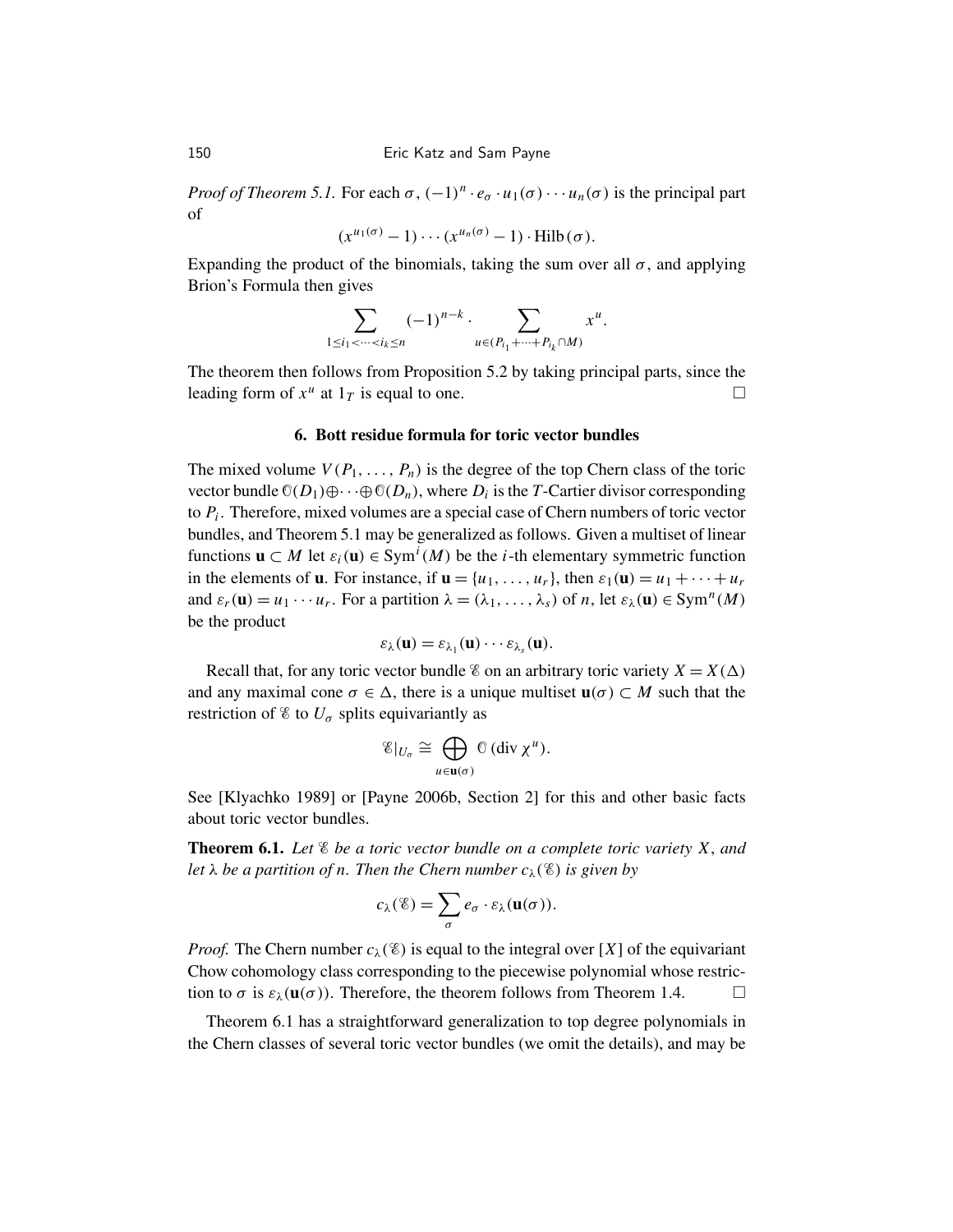seen as a Bott residue formula for vector bundles on toric varieties with arbitrary singularities. This solves the toric case of the problem of proving residue formulas on singular varieties posed in [Edidin and Graham 1998b, Section 5]. Edidin and Graham handled the case of toric subvarieties of smooth toric varieties, but the extension to arbitrary toric varieties is nontrivial; there are singular toric varieties, such as Fulton's threefold (Example 4.3) that have no nontrivial line bundles, and hence admit no nonconstant morphisms to smooth varieties.

Example 6.2. We apply Theorem 6.1 to compute the Chern numbers of a specific nonsplit rank two toric vector bundle on the singular toric variety  $X = X(\Delta)$  mirror dual to  $\mathbb{P}^1 \times \mathbb{P}^1 \times \mathbb{P}^1$  (see Example 4.2). For this example, we assume that the base field has at least three elements. The primitive generators of the rays of  $\Delta$  are

$$
v_1 = (1, 1, 1), v_2 = (1, 1, -1), v_3 = (1, -1, 1), v_4 = (1, -1, -1),
$$
  
\n $v_5 = (-1, 1, 1), v_6 = (-1, 1, -1), v_7 = (-1, -1, 1), v_8 = (-1, -1, -1),$ 

and the maximal cones of  $\Delta$  are

$$
\sigma_1 = \langle v_1, v_2, v_3, v_4 \rangle, \ \sigma_2 = \langle v_1, v_2, v_5, v_6 \rangle, \ \sigma_3 = \langle v_1, v_3, v_5, v_7 \rangle, \sigma_4 = \langle v_2, v_4, v_7, v_8 \rangle, \ \sigma_5 = \langle v_3, v_4, v_7, v_8 \rangle, \ \sigma_6 = \langle v_5, v_6, v_7, v_8 \rangle.
$$

Let  $\rho_i$  be the ray of  $\Delta$  spanned by  $v_i$ , let  $E = k^2$ , fix four distinct lines  $L_1, L_2$ ,  $L_3$ , and  $L_4$  in *E*, and let  $\&$  be the toric vector bundle determined by the filtrations

$$
E^{\rho_1}(i) = \begin{cases} E & \text{for } i \le -1, \\ L_1 & \text{for } 0 \le i \le 3, \\ 0 & \text{for } i > 3, \end{cases} \qquad E^{\rho_4}(i) = \begin{cases} E & \text{for } i \le -1, \\ L_2 & \text{for } 0 \le i \le 3, \\ 0 & \text{for } i > 3, \end{cases}
$$

$$
E^{\rho_6}(i) = \begin{cases} E & \text{for } i \le -1, \\ L_3 & \text{for } 0 \le i \le 3, \\ 0 & \text{for } i > 3, \end{cases} \qquad E^{\rho_7}(i) = \begin{cases} E & \text{for } i \le -1, \\ L_4 & \text{for } 0 \le i \le 3, \\ 0 & \text{for } i > 3, \end{cases}
$$

and

$$
E^{\rho_j}(i) = \begin{cases} E & \text{for } i \le 1, \\ 0 & \text{for } i > 1, \end{cases}
$$

for  $j \in \{2, 3, 5, 8\}$ . Since the lines  $L_i$  are distinct, the vector bundle  $\mathscr E$  does not split as a sum of line bundles. It is straightforward to check that the multisets of linear functions  $\mathbf{u}(\sigma_i)$  determined by  $\mathscr E$  are as follows. For simplicity, we write *a*, *b*, and *c*, for  $e_1^*$  $i<sub>1</sub>$ <sup>\*</sup>,  $e<sub>2</sub>$ <sup>\*</sup>  $\frac{1}{2}$  and  $e_3^*$  $_{3}^{*}$ , respectively.

$$
\mathbf{u}(\sigma_1) = \{(a+b+c), (a-b-c)\}, \quad \mathbf{u}(\sigma_2) = \{(a+b+c), (-a+b-c)\},
$$
  
\n
$$
\mathbf{u}(\sigma_3) = \{(a+b+c), (-a-b+c)\}, \quad \mathbf{u}(\sigma_4) = \{(a-b-c), (-a+b-c)\},
$$
  
\n
$$
\mathbf{u}(\sigma_5) = \{(a-b-c), (-a-b+c)\}, \quad \mathbf{u}(\sigma_6) = \{(-a+b-c), (-a-b+c)\}.
$$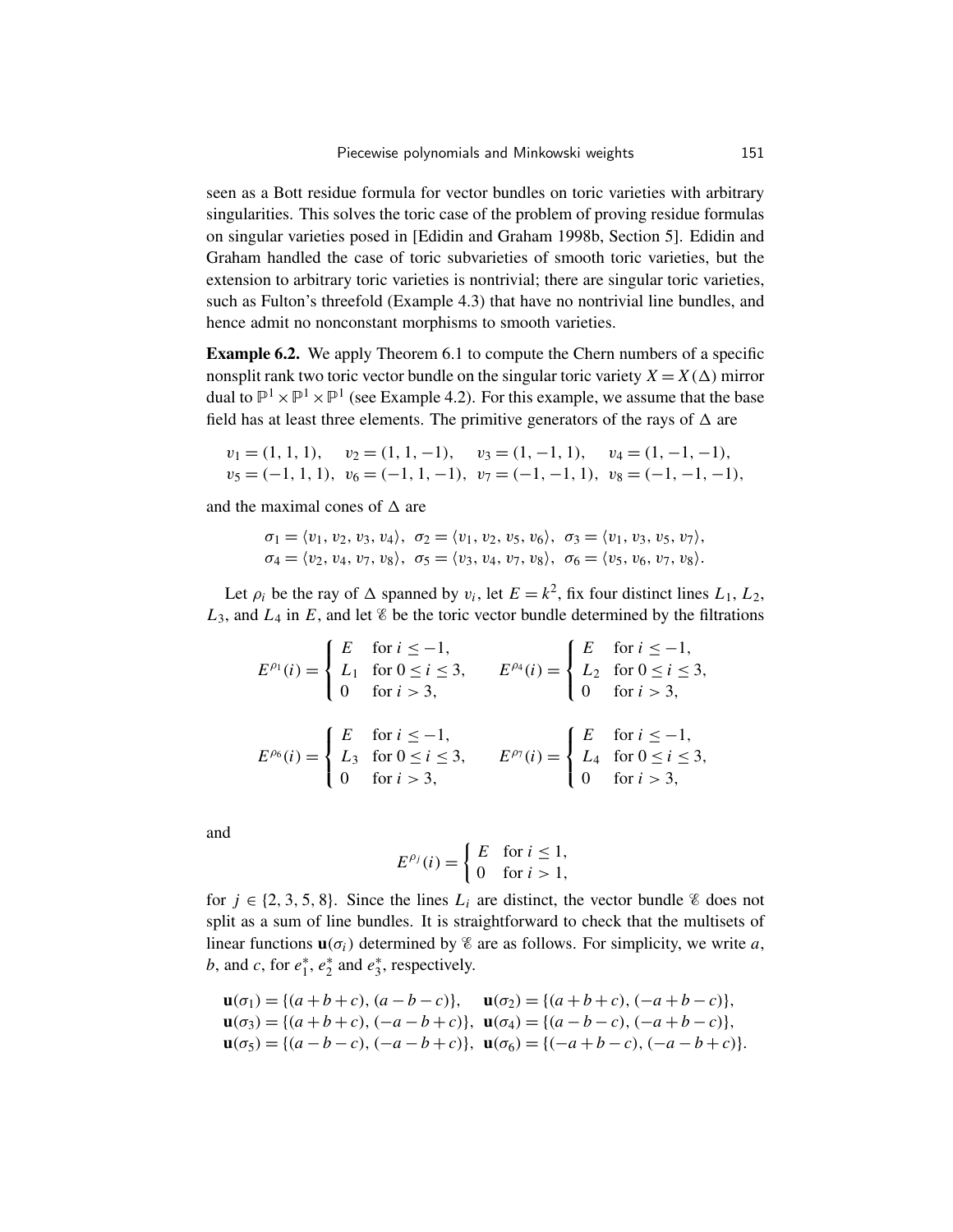To compute the Chern numbers of  $\mathscr{E}$ , we now need only to compute the equivariant multiplicities  $e_{\sigma_i}$ . First,  $\sigma_1^*$  $i_1^*$  is spanned by  $u_1 = (1, 1, 0), u_2 = (1, 0, 1),$  $u_3 = (1, 0, -1)$ , and  $u_4 = (1, -1, 0)$ . Let  $u = (1, 0, 0)$ . We compute, as in [Payne 2007, Example 1.8],

$$
\mathrm{Hilb}(\sigma_1) = \frac{(1+x^u)(1-x^{2u})}{(1-x^{u_1})(1-x^{u_2})(1-x^{u_3})(1-x^{u_4})}.
$$

Since the principal parts of  $1 + x^u$ ,  $1 - x^{2u}$  and  $1 - x^{u_i}$  at  $1_T$  are 2,  $-2u$ , and  $-u_i$ respectively, it is then straightforward to compute  $e_{\sigma_1} = - \text{Hilb}(\sigma)_{\circ}$ . Then

$$
e_{\sigma_1} = \frac{4a}{(b^2 - a^2)(c^2 - a^2)}.
$$

By symmetry,  $e_{\sigma_6} = -e_{\sigma_1}$ , and similarly

$$
e_{\sigma_2} = \frac{4b}{(a^2 - b^2)(c^2 - b^2)} = -e_{\sigma_5},
$$

and

$$
e_{\sigma_3} = \frac{4c}{(a^2 - c^2)(b^2 - c^2)} = -e_{\sigma_4}.
$$

Then, using Theorem 6.1 and combining the summands coming from  $\sigma_i$  and  $\sigma_{7-i}$ , we obtain

$$
c_{111}(\mathscr{E}) = \frac{2 \cdot (2a)^3 \cdot 4a}{(b^2 - a^2)(c^2 - a^2)} + \frac{2 \cdot (2b)^3 \cdot 4b}{(a^2 - b^2)(c^2 - b^2)} + \frac{2 \cdot (2c)^3 \cdot 4c}{(a^2 - c^2)(b^2 - c^2)}
$$

,

which simplifies to  $c_{111}(\mathscr{E}) = 64$ . Similarly,

$$
c_{21}(\mathscr{E}) = \frac{16a^2(a^2 - b^2 - c^2)}{(b^2 - a^2)(c^2 - a^2)} + \frac{16b^2(-a^2 + b^2 - c^2)}{(a^2 - b^2)(c^2 - b^2)} + \frac{16c^2(-a^2 - b^2 + c^2)}{(a^2 - c^2)(b^2 - c^2)},
$$

which simplifies to  $c_{21}(\mathscr{E}) = 32$ .

### Appendix: Principal parts of rational functions

Associated graded rings and leading forms have been standard tools for about as long as commutative algebra has been applied to local algebraic geometry [Samuel 1953; 1955]. The generalization from leading forms of regular functions to principal parts of rational functions is straightforward but, since we have been unable to locate a reference, we include a brief account.

Let *X* be an algebraic variety over a field *k*, and let  $x \in X(k)$  be a smooth point. Let m be the maximal ideal in the local ring  $\mathbb{O}_{X,x}$ . Since *x* is smooth,

$$
(\mathfrak{m}^d/\mathfrak{m}^{d+1}) \cong \operatorname{Sym}^d(\mathfrak{m}/\mathfrak{m}^2),
$$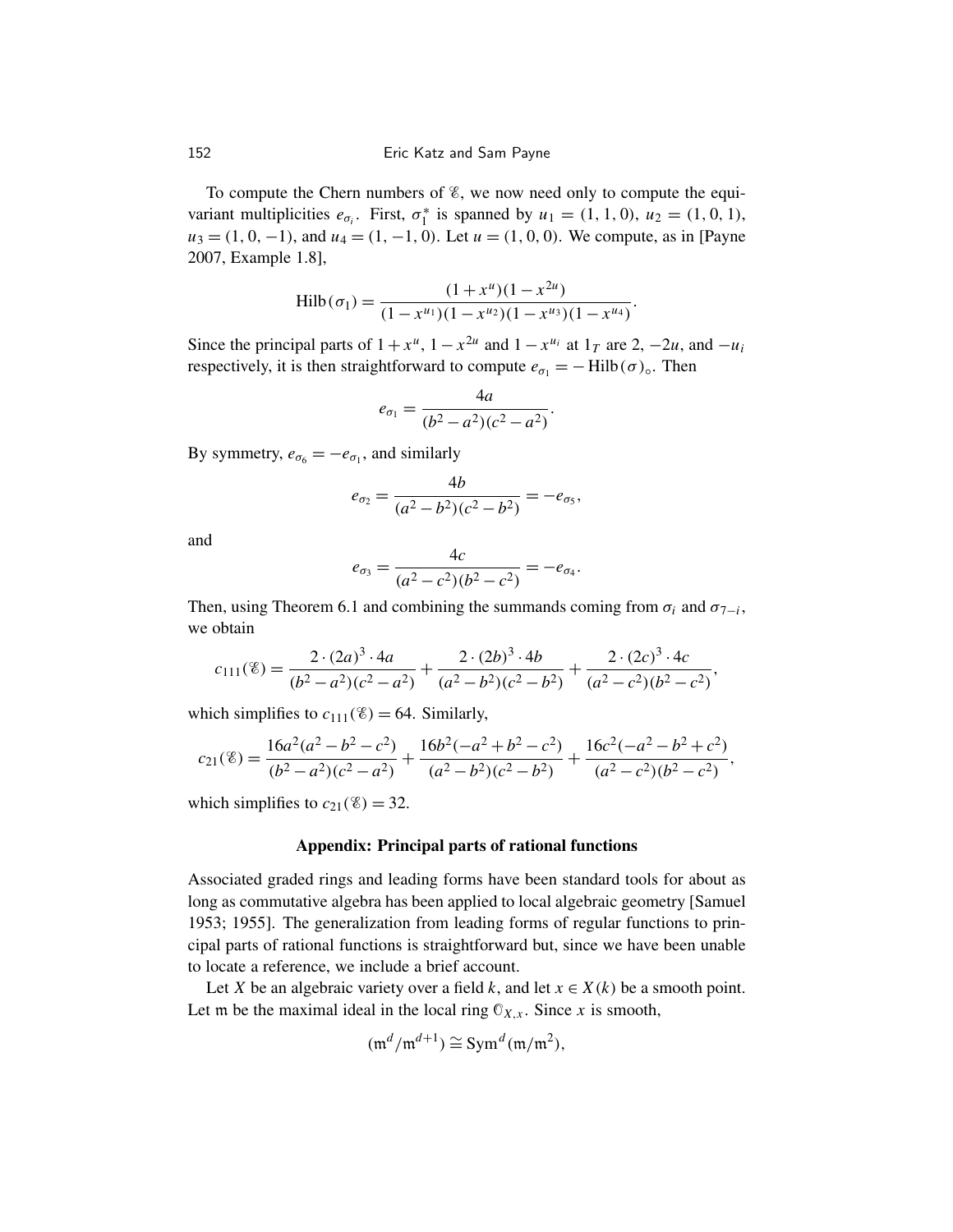for all nonnegative integers *d* [Atiyah and Macdonald 1969, Theorem 11.22]. Suppose  $g \in \mathbb{O}_{X,x}$  is a regular function whose order of vanishing at *x* is *d*. Then the *leading form* of *g* is its image

$$
g_{\circ} \in \text{Sym}^d(\mathfrak{m}/\mathfrak{m}^2).
$$

In other words, if  $x_1, \ldots, x_n$  is a local system of parameters, then *g* can be expanded uniquely as a power series in  $k[[x_1, \ldots, x_n]]$ , and the sum of the lowest degree terms in this power series is the homogeneous degree *d* polynomial in  $x_1, \ldots, x_n$ that maps to  $g<sub>°</sub>$  under the canonical isomorphism

$$
k[x_1, \ldots, x_n]_d \cong \text{Sym}^d(\mathfrak{m}/\mathfrak{m}^2).
$$

Now  $m/m^2$  is the cotangent space of *X* at *x*, so  $g_0$  is naturally a regular function on the tangent space  $T_{X,x}$ , and the zero locus of  $g_0$  is the tangent cone of the divisor of zeros of *g* at *x* [Harris 1992, Lecture 20]. Note that leading forms are multiplicative; if *g*,  $h \in \mathbb{O}_{X,x}$ , then  $(gh)_{\circ} = g_{\circ}h_{\circ}$  in Sym<sup>\*</sup>(m/m<sup>2</sup>). For convenience, we define the leading form of zero to be  $0 \in \text{Sym}^*(\mathfrak{m}/\mathfrak{m}^2)$ .

Suppose *f* is a rational function on *X*. Then *f* can be written as a fraction  $f = g/h$ , with  $g, h \in \mathbb{O}_{X,x}$ . We define the *principal part* of f to be

$$
f_{\circ} = g_{\circ}/h_{\circ},
$$

which is a homogeneous element of Sym<sup> $\pm$ </sup>(m/m<sup>2</sup>), the Z-graded ring obtained by inverting all homogeneous elements in  $Sym^*(m/m^2)$ . Note that  $f_0$  is well-defined; if  $g/h = g'/h'$ , then  $gh' = g'h$  (since  $\mathbb{O}_{X,x}$  is a domain), and therefore

$$
g_{\circ}h'_{\circ} = g'_{\circ}h_{\circ},
$$

since leading forms are multiplicative, so  $g_{\circ}/h_{\circ} = g'_{\circ}/h'_{\circ}$ . Also,  $f_{\circ}$  is naturally a rational function on  $T_{X,x}$ , and its divisors of zeros and poles are the tangent cones of the zeros and poles of *f* , respectively.

**Proposition A.1.** *Suppose*  $f_1, \ldots, f_s$  *are rational functions on X with principal parts in degree d, and let*  $f = f_1 + \cdots + f_s$ *. Then either* 

$$
f_{\circ} = (f_1)_{\circ} + \cdots + (f_s)_{\circ},
$$

*or*  $(f_1)$ <sup> $\circ$ </sup> +  $\cdots$  +  $(f_s)$ <sup> $\circ$ </sup> = 0 *and the principal part of f is in degree strictly greater than d.*

*Proof.* If  $f = 0$  then the proposition is clear. Suppose f is nonzero, and express each  $f_i$  as a fraction  $f_i = g_i/h_i$ , with  $g_i, h_i \in \mathbb{C}_{X,x}$ . Then we can write  $f$  as a fraction over a common denominator

$$
f = \sum_{i=1}^s \frac{g_i \cdot h_1 \cdots \widehat{h_i} \cdots h_s}{h_1 \cdots h_s}.
$$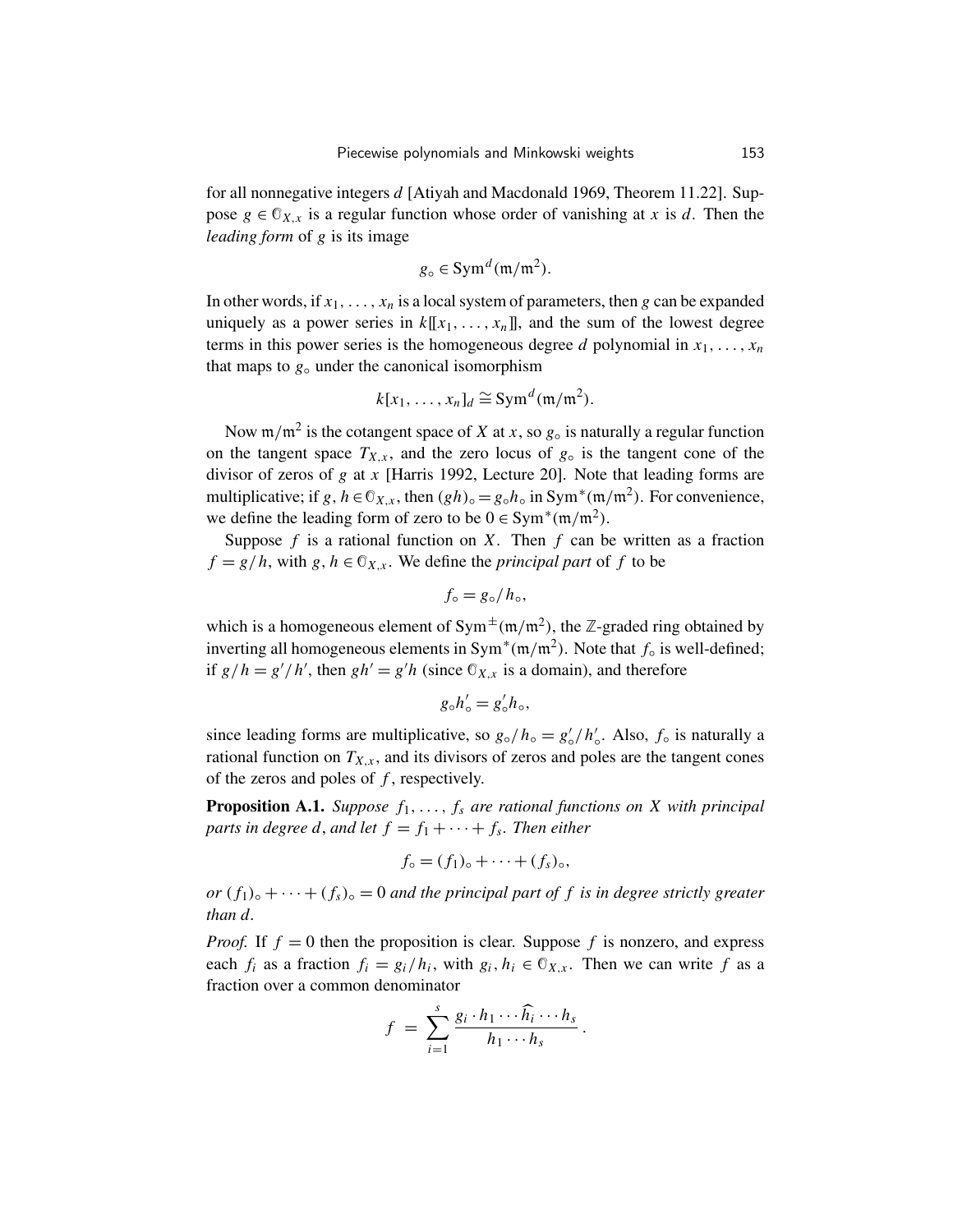Say  $h_i$  vanishes to order  $d_i$  at x. Then each summand in the numerator above vanishes to order exactly  $d_1 + \cdots + d_s + d$ . Therefore, either the numerator vanishes to order exactly  $d_1 + \cdots + d_s + d$  and  $f_{\circ} = (f_1)_{\circ} + \cdots + (f_s)_{\circ}$ , or the numerator vanishes to some larger order and  $f_{\circ}$  has degree greater than  $d$ .

**Corollary A.2.** *Suppose*  $f_1, \ldots, f_s$  *are rational functions on X with principal parts in degree d, and suppose*  $f = f_1 + \cdots + f_s$  *is regular at x. Then*  $(f_1)_\circ + \cdots + f_s$  $(f_s)$ <sub>○</sub> ∈ Sym<sup>\*</sup>(m/m<sup>2</sup>) *is regular on*  $T_{X,x}$ *.* 

*Proof.* By Proposition A.1, if  $(f_1)$ <sub>o</sub> + · · · +  $(f_s)$ <sub>o</sub> does not vanish then it is equal to  $f_{\circ}$ , which is the principal part of a regular function.  $\Box$ 

#### Acknowledgments

We thank B. Sturmfels for illuminating the connection between Minkowski weights and tropical geometry, D. Speyer for enlightening discussions on Brion's Formula, E. Miller for helping us understand multidegrees, and T. Ekedahl for useful conversations related to principal parts of rational functions.

#### References

- [Atiyah and Macdonald 1969] M. F. Atiyah and I. G. Macdonald, *Introduction to commutative algebra*, Addison-Wesley, Reading, MA, 1969. MR 39 #4129 Zbl 0175.03601
- [Barvinok 2002] A. Barvinok, *A course in convexity*, Graduate Studies in Mathematics 54, American Mathematical Society, Providence, RI, 2002. MR 2003j:52001 Zbl 1014.52001
- [Brion 1989] M. Brion, "Groupe de Picard et nombres caractéristiques des variétés sphériques", *Duke Math. J.* 58:2 (1989), 397–424. MR 90i:14048 Zbl 0701.14052
- [Brion 1996] M. Brion, "Piecewise polynomial functions, convex polytopes and enumerative geometry", pp. 25–44 in *Parameter spaces* (Warsaw, 1994), edited by P. Pragacz, Banach Center Publ. 36, Polish Acad. Sci., Warsaw, 1996. MR 99h:14052 Zbl 0878.14035
- [Brion 1997] M. Brion, "Equivariant Chow groups for torus actions", *Transform. Groups* 2:3 (1997), 225–267. MR 99c:14005 Zbl 0916.14003
- [Edidin and Graham 1998a] D. Edidin and W. Graham, "Equivariant intersection theory", *Invent. Math.* 131:3 (1998), 595–634. MR 99j:14003a Zbl 0940.14003
- [Edidin and Graham 1998b] D. Edidin and W. Graham, "Localization in equivariant intersection theory and the Bott residue formula", *Amer. J. Math.* 120:3 (1998), 619–636. MR 99g:14005 Zbl 0980.14004
- [Fulton 1993] W. Fulton, *Introduction to toric varieties*, Annals of Mathematics Studies 131, Princeton University Press, Princeton, NJ, 1993. MR 94g:14028 Zbl 0813.14039
- [Fulton and Sturmfels 1997] W. Fulton and B. Sturmfels, "Intersection theory on toric varieties", *Topology* 36:2 (1997), 335–353. MR 97h:14070 Zbl 0885.14025
- [Harris 1992] J. Harris, *Algebraic geometry. A first course*, Graduate Texts in Mathematics 133, Springer, New York, 1992. MR 93j:14001 Zbl 0779.14001
- [Katz 2007] E. Katz, "A tropical toolkit", preprint, 2007. arXiv math.AG/0610878v2